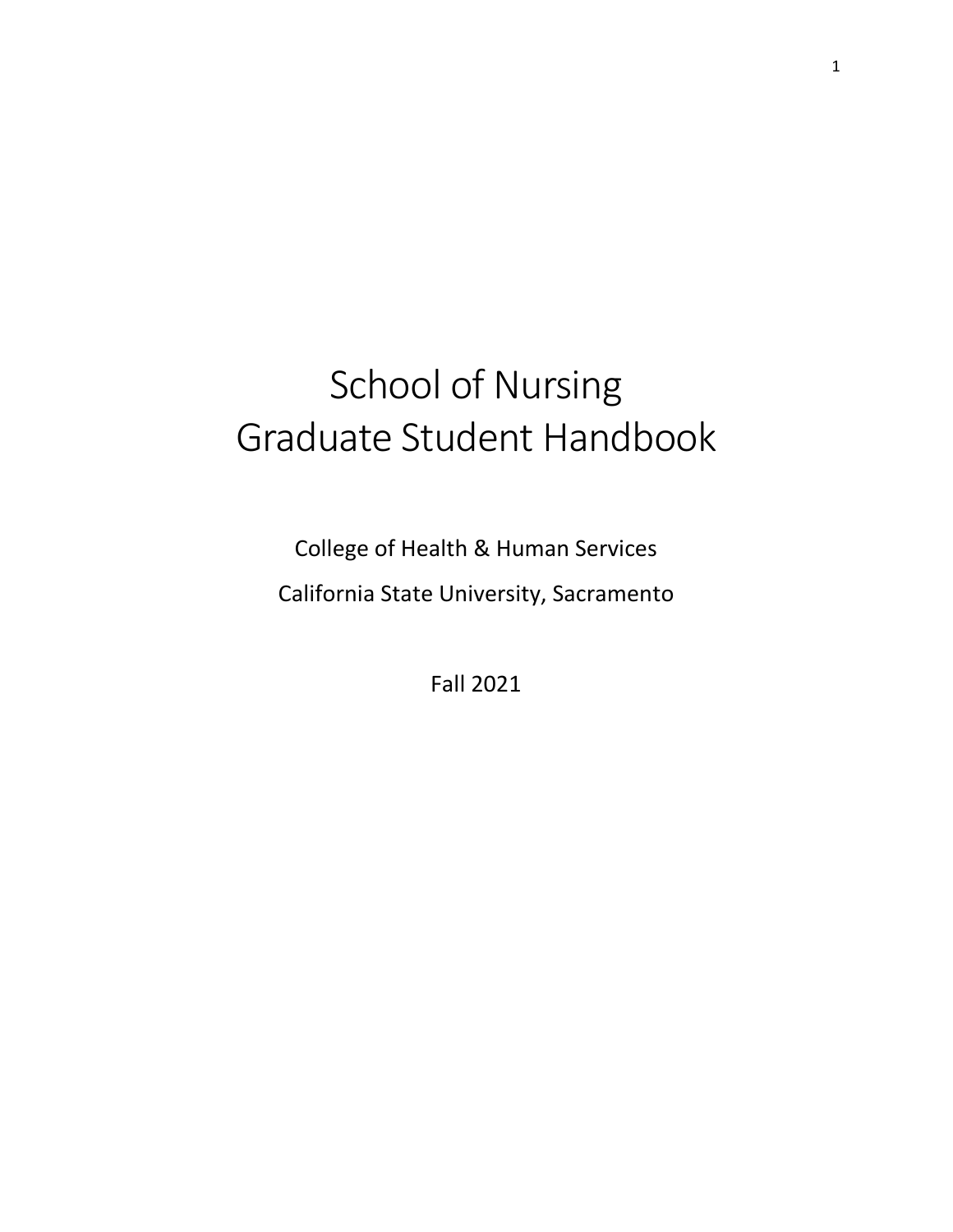## Table of Contents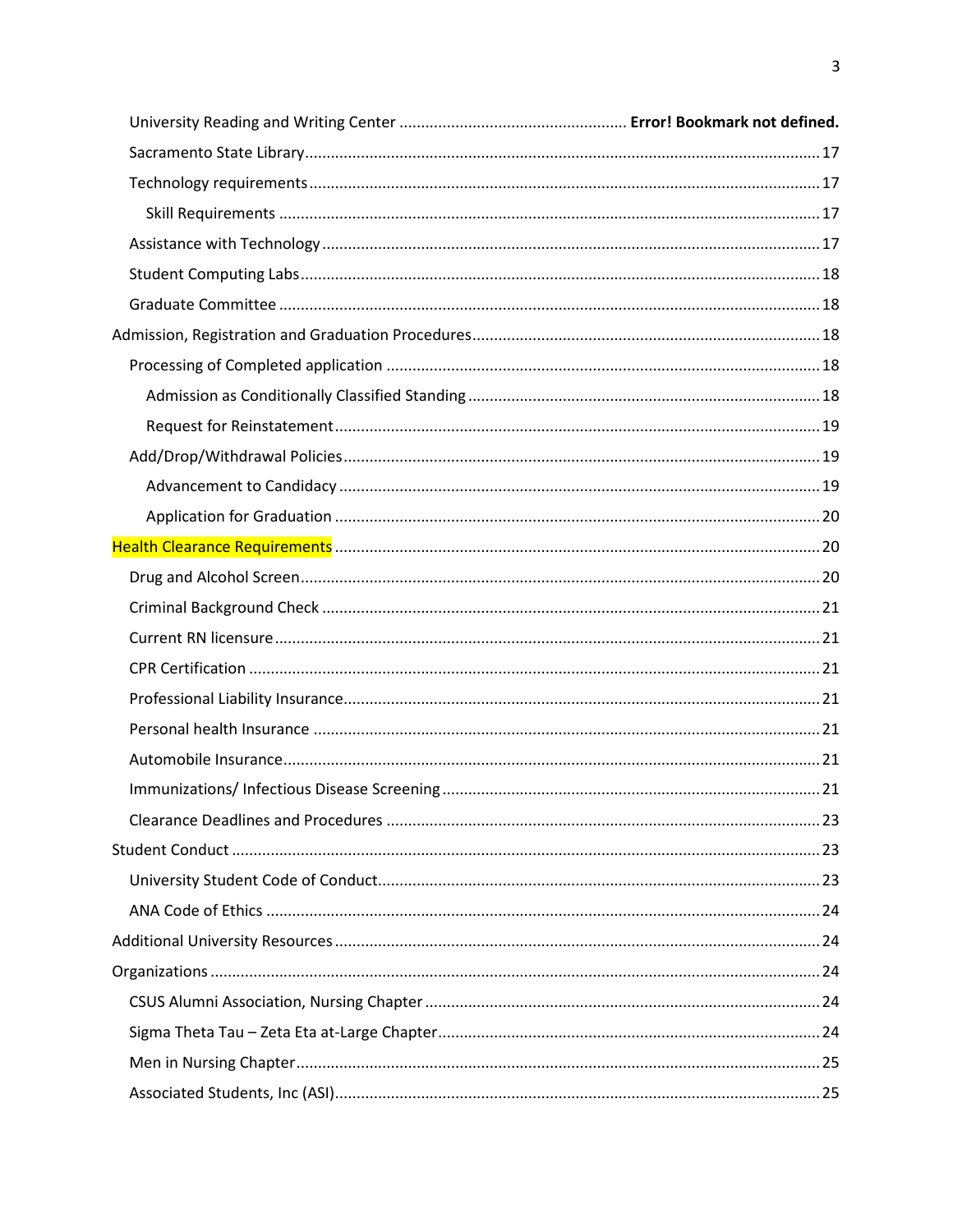## <span id="page-3-0"></span>Preface

This handbook is designed to provide information and guidance for current and prospective graduate students in the School of Nursing at California State University, Sacramento. The handbook is an overview of the purpose and goals, program course offerings, application and admission procedures and graduation requirements for the Masters of Science in Nursing at Sacramento State University. The handbook is revised as needed to remain reflective of current University and SoN policies. Students are expected to be familiar with the policies and procedures of the most current nursing graduate handbook. Continuing students will be notified of any major handbook revisions through Canvas Learning Management System email within the School of Nursing Graduate course site. Minor changes in the handbook will be highlighted each semester in yellow in the revised version of the handbook.

The Sacramento State Masters of Science in Nursing Program complies with the policies and procedures of the University and the Office of Graduate Studies (OGS). It is the student's responsibility to be familiar with current University and OGS policies. Students are advised to refer to the [University Catalog](http://catalog.csus.edu/) and the [OGS Website](http://www.csus.edu/gradstudies/) for comprehensive information regarding University and Graduate Studies policies.

For further information regarding the policies and procedures of the Masters of Science in Nursing program at Sacramento State, please contact the via the email address posted on the Sacramento State [nursing webpage](http://www.csus.edu/hhs/nrs/)

## <span id="page-3-1"></span>Introduction

#### <span id="page-3-2"></span>Mission Statement

The School of Nursing prepares nurses to lead diverse individuals, families, and communities in achieving optimal health through nursing science, collaborative practice, advocacy, and service.

#### <span id="page-3-3"></span>Vision

The School of Nursing (SoN) transforms health care through innovative nursing education, community partnerships, and policy engagement.

#### <span id="page-3-4"></span>Core Values

We believe that the SON serves its students and the society at large by creating an environment in which faculty and students pursue the knowledge of nursing practice guided by the following core values:

- Caring
- Professionalism
- Integrity
- Advocacy
- Collaboration
- Inclusion
- Equity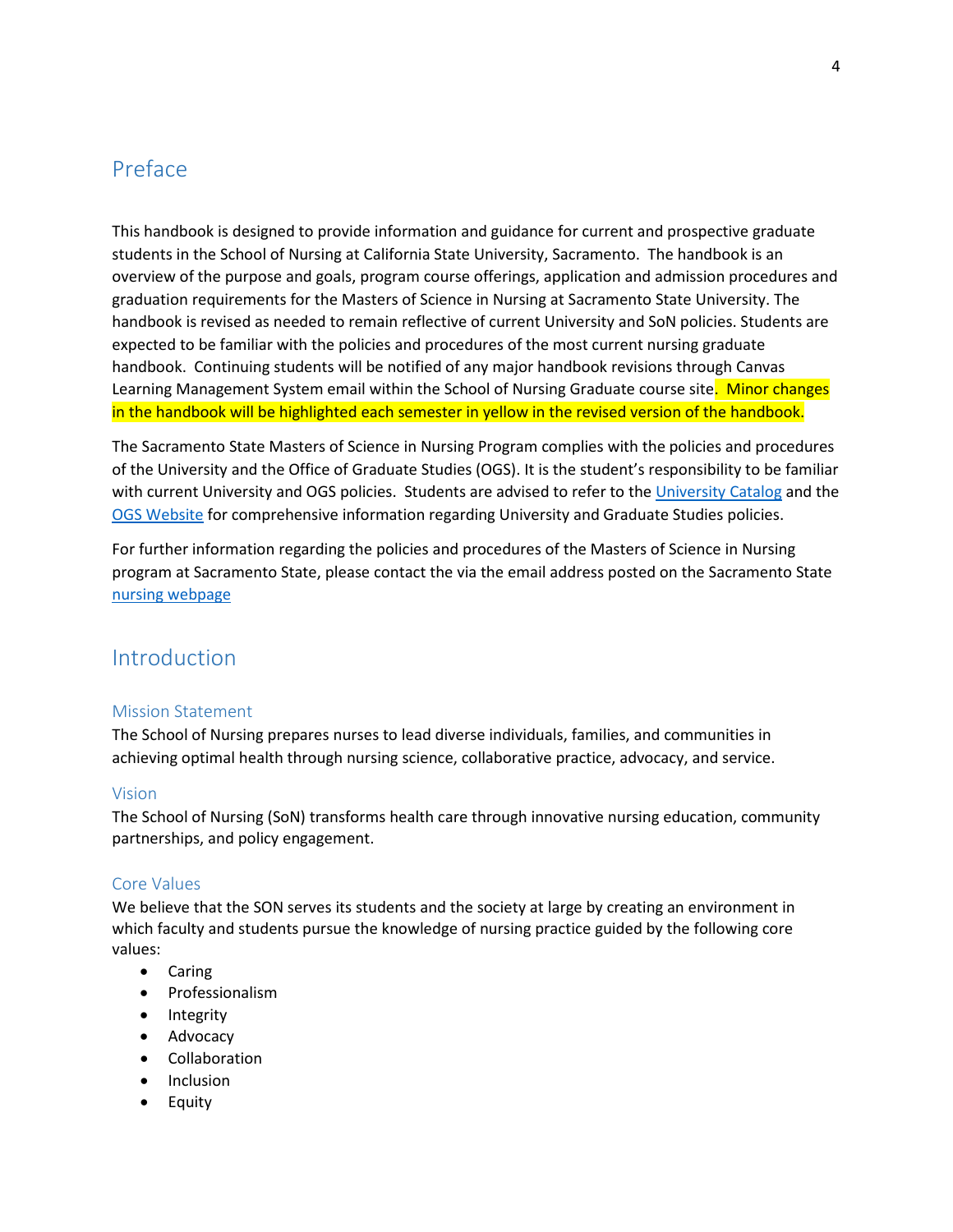• Leadership

## <span id="page-4-0"></span>Graduate Student Learning Outcomes

Graduate Student learning Outcomes are based on the American Association of College's Essentials of Master's Nursing, the American Nursing Association Standards of Care and Professional Performance, the Sacramento State School of Nursing Mission and Philosophy, the Graduate Studies Learning Outcomes and the University Mission.

Upon successful completion of the MSN program, the student:

- I. Synthesizes evidence from nursing and other academic disciplines to continually improve the delivery of nursing care across diverse settings.
- II. Analyzes organizational and systems leadership skills to promote quality and safe health care.
- III. Designs a quality improvement and safety project within a health care system.
- IV. Integrates translation research concepts and evidence into diverse practice settings to improve health care outcomes.
- V. Integrates meaningful data from nursing, computer, communication and information sciences to coordinate and improve care.
- VI. Analyzes health care policy and advocate through the development process to improve health and health care.
- VII. Utilizes relationship centered leadership to build and sustain collaborative, interprofessional teams to coordinate care.
- VIII. Integrates clinical prevention and population health concepts in the design and delivery of health care.
- IX. Demonstrates advanced depth and breadth of nursing and related sciences, and integrates this knowledge into practice.
- X. Applies theoretical models or frameworks to formulate nursing interventions and to improve health outcomes at the individual, organizational, or systems level.

## <span id="page-4-1"></span>Graduate Study in Nursing

#### <span id="page-4-2"></span>Curriculum Overview

The Masters of Science in Nursing (MSN) at Sacramento State prepares nurses for professional roles in education, leadership and advanced clinical practice. The graduate curriculum is founded in the mission and vision of Sacramento State University and the Sacramento State School of Nursing (SoN). The curriculum is designed for practicing nurses interested in increasing their professional skills to enhance patient care and to assume leadership roles in nursing. Committed to increasing access to graduate education, the SoN graduate program utilizes non-traditional course scheduling and a variety of distance education curricular modalities for the working student. The graduate nursing courses are delivered primarily in a hybrid format (blending of online and face to face formats). Face to face and clinical practicum experiences are integrated into the curriculum with regard for the schedule of working students. Practicums occur in a variety of community and clinical settings and provide opportunities for interdisciplinary nursing practice, nursing leadership activities, and teaching experience. Upon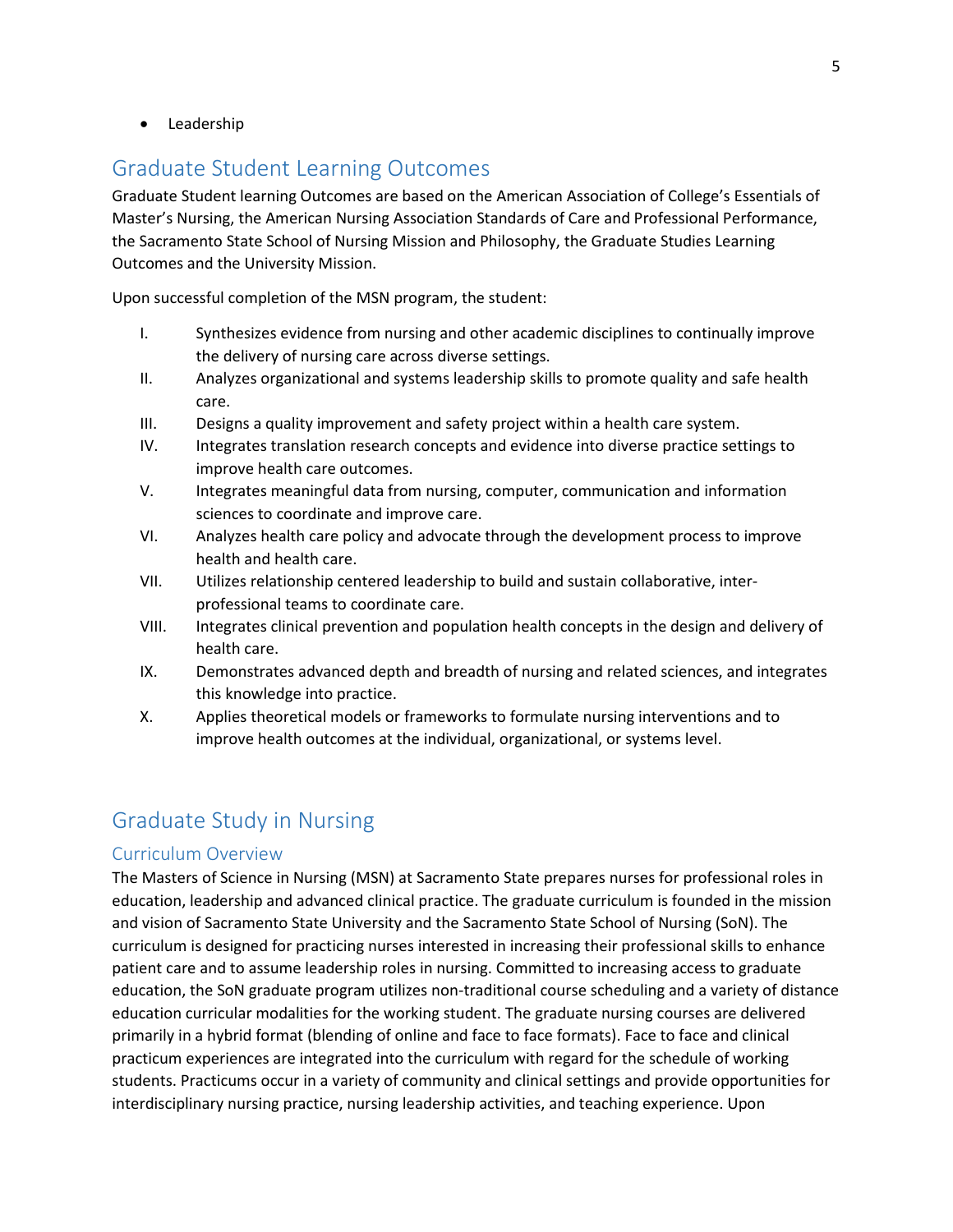graduation from the Sacramento State Nursing Master's Program, the student is prepared to pursue doctoral study.

The didactic foundation of the MSN curriculum is a series of required courses. These courses emphasize the systematic study of professional nursing practice and provide the theoretical learning necessary for graduates to assume a leadership role in their chosen setting. The courses are divided into three groups that include leadership, advanced clinical role and nursing education.

The leadership courses include the following:

- NURS 209: Advanced Role Development in Nursing. This course meets the Graduate Writing Requirement
- NURS 210: Research as a Foundation for Advanced Nursing
- NURS 215: Community health Services and Policy. Pre-requisites are NURS 209 and 210 or instructor permission
- NURS 213: Seminar in Organizational and Systems Leadership. Pre-requisites are NURS 209, 210, 215, 230, 231 and 232 or instructor permission. Requires completion of 21 units of graduate course work which must include NURS 209 and 210.
- NURS 293: Practicum in Specialized Nursing Processes. Pre-requisites are NURS 209, 210, 214, 230, 231 and 232 or instructor permission. Co-requisite is NURS 213.

The advanced role courses provide the foundation for a variety of professional roles in nursing organizational leadership and clinical education. The required courses establish a foundation for students planning to pursue a *post master's* certification in an advanced practice role such as nurse educator, clinical nurse specialist or clinical nurse leader. The advanced clinical role courses provide the student with a strong foundation in pathophysiology, pharmacology and physical assessment.

The advanced role courses include the following:

- NURS 230: Advanced Concepts in Pathophysiology
- NURS 231: Pharmacology for Advanced Practice
- NURS 232: Advanced Physical Assessment Across the Lifespan. Prerequisites are NURS 209 and 210

The education courses prepare graduates to teach nursing and related topics in an academic or clinical setting. The education courses provide the student with a strong foundation in curriculum development and instructional strategies. The practicum course partners the graduate student with a faculty mentor or clinical educator for experience in teaching and curriculum development. Students are prepared to pursue a clinical educator role, academic faculty position and doctoral study.

The education courses include the following:

- NURS 214: Educational Program Development in Nursing. Prerequisites are NURS 209 and 210 or instructor permission
- NURS 294: Practicum in Educational Program Development in Nursing. Co-requisite is NURS 214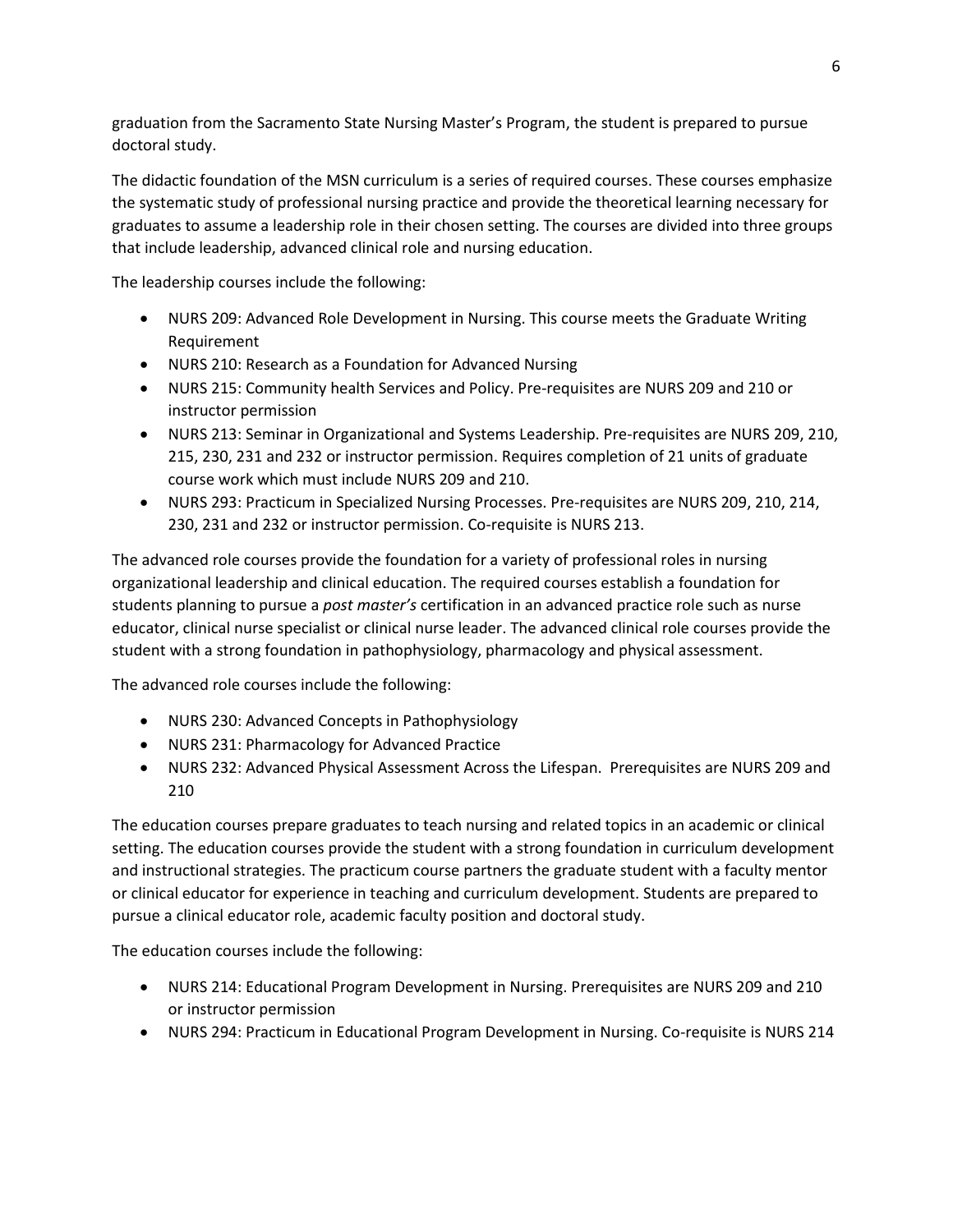## <span id="page-6-0"></span>Curricular Schedule of Course Offerings

The nursing graduate studies curriculum is designed as a six semester, part time program of study. An alternative plan of study is possible, but must be approved by the student's faculty advisor. The tables below present templates for a six semester, four semester, and eight semester plan of graduate nursing study.

## 6 Semester Plan of Study

| Semester 1 Fall                                | Semester 2 Spring                              |
|------------------------------------------------|------------------------------------------------|
| • NURS 209: Advanced Role Development in       | • NURS 230: Advanced Concepts in               |
| Nursing (3 units)                              | Pathophysiology (3 units)                      |
|                                                |                                                |
| • NURS 210: Research as the Foundation for     | • NURS 231: Pharmacology for Advanced Practice |
| <b>Advanced Nursing (3 units)</b>              | $(3 \text{ units})$                            |
| Semester 3 Fall                                | Semester 4 Spring                              |
| . NURS 215: Community Health Services and      | • NURS 294: Practicum in Educational Program   |
|                                                |                                                |
| Policy (3 units)                               | Development in Nursing (3 units)               |
| • NURS 232: Advanced Physical Assessment       | • NURS 214: Educational Program Development    |
| Across the Lifespan (3 units)                  | in Nursing (3 units)                           |
|                                                |                                                |
| Semester 5 Fall                                | Semester 6 Spring                              |
| • NURS 213: Seminar in Organizational and      | • NURS 500: Culminating Experience (3 units)   |
| Systems Leadership (3 units)                   |                                                |
|                                                |                                                |
| • NURS 293: Practicum in Specialized Nursing   |                                                |
| Process: Organizational and Systems leadership |                                                |
| (3 units)                                      |                                                |
|                                                |                                                |

#### 4 Semester Plan of Study

| Semester 1 Fall                                                      | Semester 2 Spring                              |
|----------------------------------------------------------------------|------------------------------------------------|
| • NURS 209: Advanced Role Development in                             | • NURS 230: Advanced Concepts in               |
| <b>Nursing</b>                                                       | Pathophysiology                                |
| • NURS 210: Research as the Foundation for                           | • NURS 231: Pharmacology for Advanced Practice |
| <b>Advanced Nursing</b>                                              | • NURS 214: Educational Program Development    |
| <b>NURS 232: Advanced Physical Assessment</b><br>Across the Lifespan | in Nursing                                     |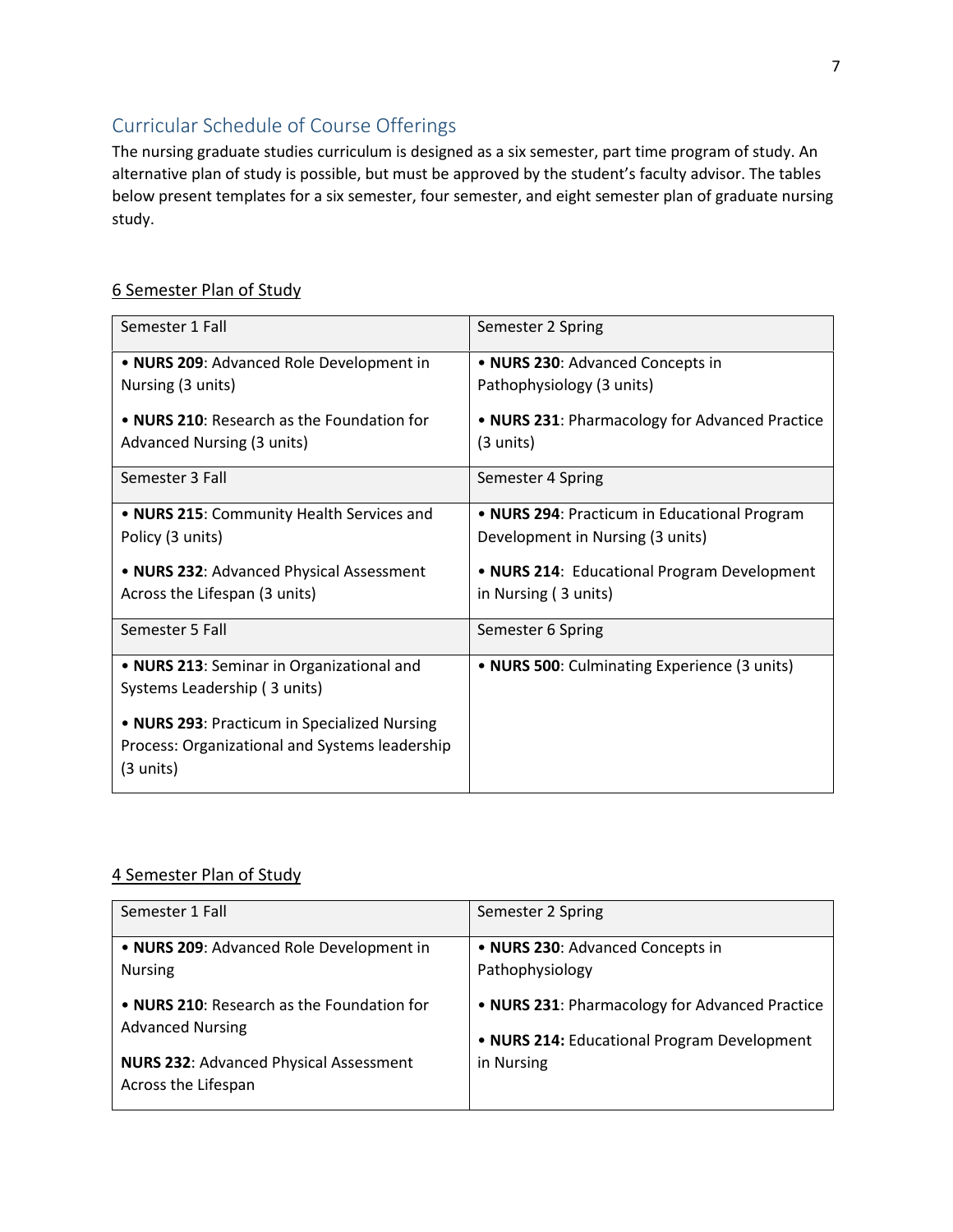| Semester 3 Fall                                                                                | Semester 4 Spring                                                                  |
|------------------------------------------------------------------------------------------------|------------------------------------------------------------------------------------|
| . NURS 215: Community Health Services and<br>Policy                                            | • NURS 500: Culminating Experience<br>• NURS 294: Practicum in Educational Program |
| • NURS 213: Seminar in Organizational and<br>Systems Leadership                                | Development in Nursing                                                             |
| • NURS 293: Practicum in Specialized Nursing<br>Process: Organizational and Systems Leadership |                                                                                    |

#### 8 Semester Plan of Study

| Semester 1 Fall                                | Semester 2 Spring                              |
|------------------------------------------------|------------------------------------------------|
| • NURS 209: Advanced Role Development in       | • NURS 214: Educational Program Development    |
| <b>Nursing</b>                                 | in Nursing                                     |
| • NURS 210: Research as the Foundation for     |                                                |
| <b>Advanced Nursing</b>                        |                                                |
| Semester 3 Fall                                | Semester 4 Spring                              |
| . NURS 215: Community Health Services and      | • NURS 230: Advanced Concepts in               |
| Policy                                         | Pathophysiology                                |
|                                                | . NURS 231: Pharmacology for Advanced Practice |
| Semester 5 Fall                                | Semester 6 Spring                              |
| . NURS 232: Advanced Physical Assessment       | • NURS 294: Practicum in Educational Program   |
| Across the Lifespan                            | Development in Nursing                         |
| Semester 7 Fall                                | Semester 8 Spring                              |
| . NURS 213: Seminar in Organizational and      | • NURS 500: Culminating Experience             |
| Systems Leadership                             |                                                |
| • NURS 293: Practicum in Specialized Nursing   |                                                |
| Process: Organizational and Systems Leadership |                                                |

#### <span id="page-7-0"></span>Graduate Practicums and Preceptor Policy

Preceptors are utilized in the MSN program as an extension of the faculty to provide graduate students with appropriate practicum field experiences.

*Preceptor Selection:* Identification and selection of the graduate preceptor in practicum courses is the joint responsibility of the individual graduate student and the faculty of record and / or the graduate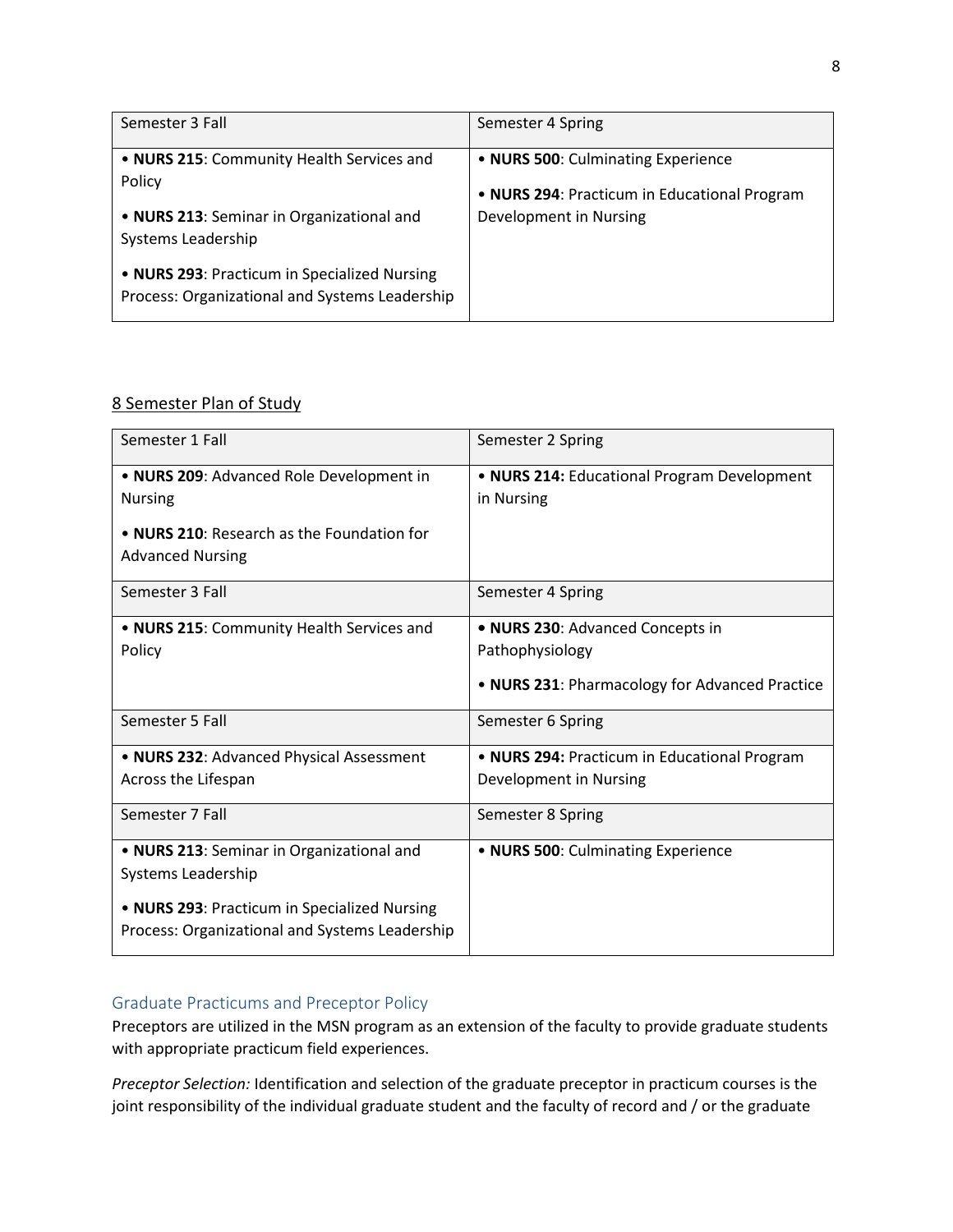coordinator. The faculty of record for a practicum course is responsible for the approval of identified preceptors for use in the graduate practicum. The SoN placement coordinator is a resource for establishing or confirming a clinical contract between the SoN and the practicum organization.

Criteria for preceptor selection includes:

- Completion of graduate level work in the clinical area of focus for the practicum
- Evidence of education and/or past experience in precepting or mentoring in the clinical setting

Preceptor orientation is the responsibility of the faculty assigned to the student for a practicum course. The faculty will provide the preceptor with course objectives and resources for student evaluation. The preceptor orientation may be conducted in a face to face, electronic or telephonic meeting.

#### <span id="page-8-0"></span>Master's with School Nursing Focus

The MSN with a focus on school nursing is available from Sacramento State in conjunction with the School Nurse Credential Program. These two programs are administered through the College of Continuing Education at Sacramento State University. Information on the School Nurse Credential and the master's option can be found at: [https://www.cce.csus.edu/school-nurse-credential-program](https://www.cce.csus.edu/school-nurse-credential-program-masters-nursing)[masters-nursing.](https://www.cce.csus.edu/school-nurse-credential-program-masters-nursing)

Students wishing to pursue a master's degree in conjunction with the School Nurse Credential must meet the criteria for admission into the MSN program at Sacramento State. To complete the MSN program for school nurses, the student must take the core nursing master's courses in addition to the School Nurse Credential courses. Students completing the master's with a school nursing focus at Sacramento State are prepared for employment as a school nurse and for doctoral education.

Core Courses for the MSN with a focus on school nursing include:

- NURS 209- Advanced Role Development in Nursing
- NURS 210- Research as the Foundation for Advanced Nursing
- NURS 214- Educational Program Development in Nursing
- NURS 215- Community Health Services and Policy
- NURS 213- Seminar in Organizational and Systems Leadership

#### <span id="page-8-1"></span>Requirements for the School Nurse Credential

The Masters of Science degree in Nursing with a School Nurse Credential requires the following courses and is designed to be completed in 2 years.

Students wishing to pursue only the School Nurse Credential are required to take the following courses:

- NURS 213C: Seminar in Specialized Nursing Processes: School Nursing I
- NURS 213D: Seminar in Specialized Nursing Processes: School Nursing II
- NURS 214: Educational Program Development in Nursing
- NURS 216: Vision and Scoliosis Screening
- NURS 232A: Advanced Physical Assessment: Infant, Child, Adolescent
- NURS 293D: Practicum in Specialized Nursing Processes: School Nursing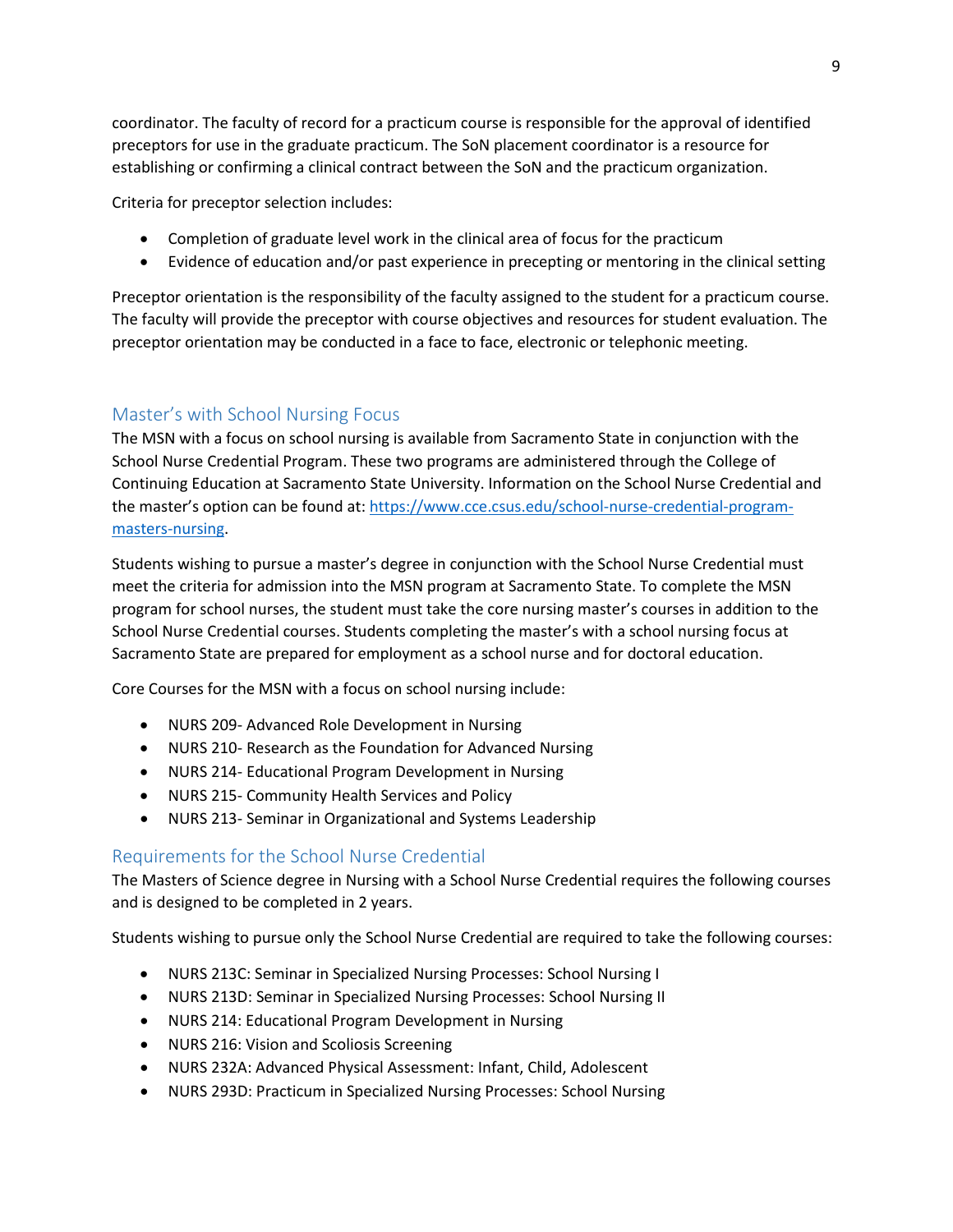Students must also show proof of an audiology course from an approved college – level institution

Students wishing to pursue the School Nurse Credential and the MSN degree are required to take the courses above plus the following courses:

- NURS 214: Educational Program Development in Nursing
- NURS 215: : Community health Services and Policy

## <span id="page-9-0"></span>Requirements for Special Teaching Authorization in Health (STAH, 6 units)

The STAH option is available to school nurses who wish to position themselves to become the sole, independent teacher for health classes within public school districts. The STAH is not required for the school nurse credential but is considered a supplemental credential. Candidates for the STAH must hold a school nurse credential or apply for both credentials at the same time. The STAH authorizes nurses to provide health education instruction beyond that of periodic guest presentations (e.g., sexual health education) and allows school administrators to utilize nurses in the capacity of health educators through the provision of direct and regular health instruction. Requirements for the STAH at Sacramento State are: completion of six units of educational pedagogy including a supervised student (practice) teaching experience and passing of the CBEST (California Basic Educational Skills Test).

- NURS 214C: Educational Program Development in Nursing II (Prerequisite: NURS 214: Educational Program Development in Nursing or equivalent)
- NURS 294: Practicum in Educational Program Development in Nursing (NURS 214C, may be taken concurrently)

## <span id="page-9-1"></span>Culminating Project

Students in the MSN program are required to complete a culminating experience designed to synthesize the didactic and practicum academic work completed within the program. NURS 500 is the capstone course in the MSN program. Students may enroll in NURS 500 after completion of all course requirements for the MSN degree or during the semester within which those requirements will be fulfilled. A student may only take one course concurrently with NURS 500. Prerequisites for enrollment in NURS 500 include: NURS 209, 210, 215, 213, along with courses for advanced clinical role and nursing education or school nursing. The student must have advanced to candidacy the semester prior to enrollment in NURS 500.

The nursing graduate student may choose one of the three culminating experiences:

- Comprehensive Examination
- Project
- Thesis

The Comprehensive Examination is the default option for completion. Students who do not actively pursue a thesis or project will default to the Comprehensive Examination. Students wishing to complete a thesis or project must be approved to pursue this option by the Graduate Committee. Additionally, a member of the School of Nursing faculty must agree to work with the student on the proposed thesis or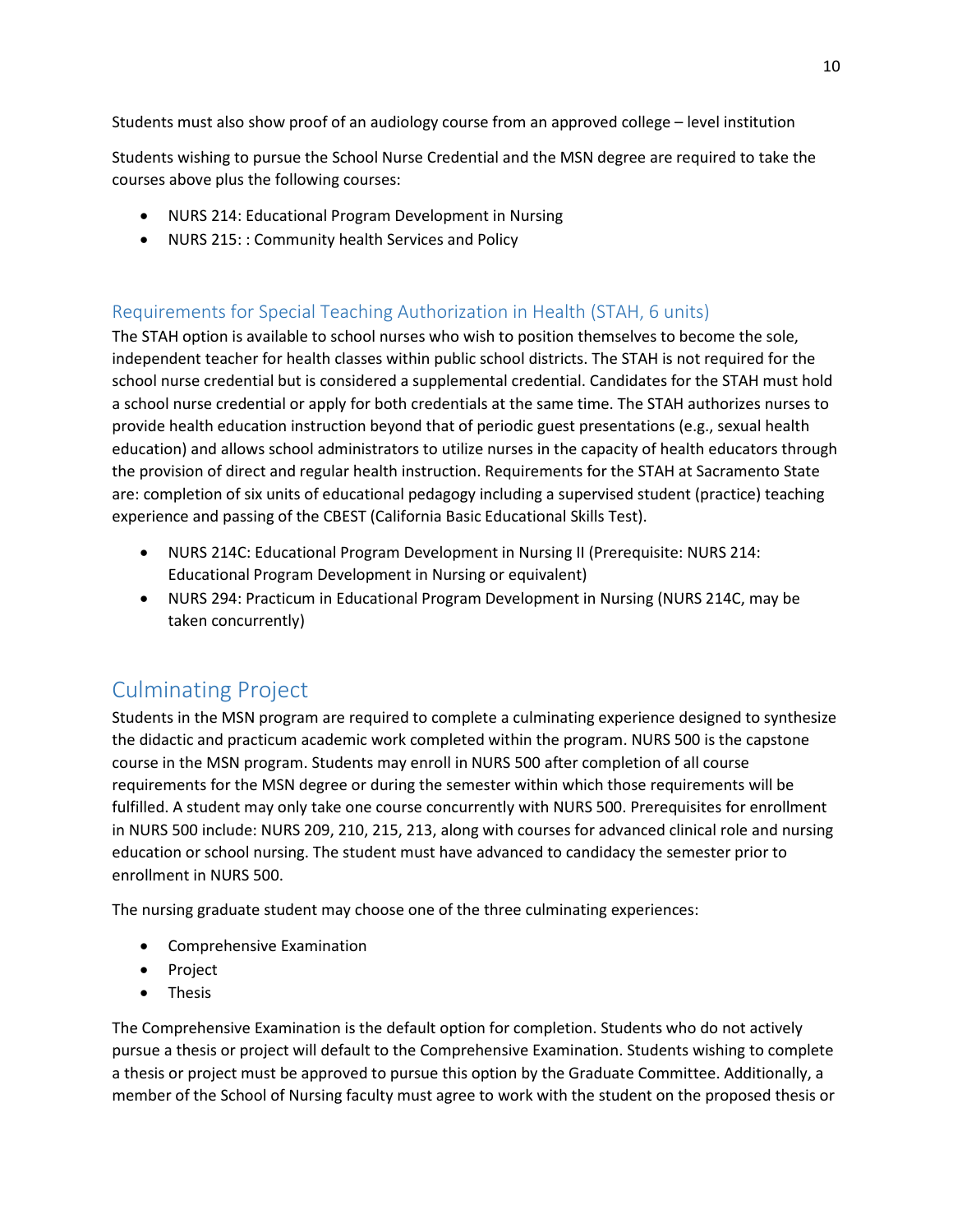project. The Graduate Coordinator and faculty are available to meet with students interested in pursuing a graduate project or thesis.

A complete description of the procedure for the Comprehensive Examination can be found in the Comprehensive Examination Handbook, found on the Canvas Learning Management Systems and on the Graduate Source Page. It is the responsibility of the student to review the Comprehensive Examination Handbook and be familiar with all policies and procedures regarding the Comprehensive Examination.

#### <span id="page-10-0"></span>Comprehensive Examination

The comprehensive examination is administered in the final semester of graduate study and is designed to test the student's understanding of the range of subject matters covered in the student's graduate program. The comprehensive examination is a comprehensive proposal for a project that will address a health care discrepancy. Students enrolled in NURS 500 will have approximately 10 weeks to complete and submit to the NURS 500 Course Site. Faculty are not permitted to provide help to students in NURS 500 with regard to the development of their comprehensive examination. Students must advance to candidacy in the prior semester before enrolling in NURS 500.

Comprehensive examinations will be read by three faculty examiners and will certify the success or failure of the student submission using blinding procedures. A simple majority (two out of three) examiners determines whether the student has passed or failed. The results of the examination will be submitted promptly to the Dean of Graduate Studies.

Please note that students who fail to submit an exam will receive a "no credit" on the exam and will be required to retake the NURS 500 course. A student may resubmit the comprehensive examination once after a failure, provided that at least four calendar months have lapsed since the previous examination. Students who fail the comprehensive examination due to plagiarism will receive a "no credit" on the exam and must file a petition to repeat NURS 500. If the petition is approved, the student may retake the NURS 500 course, but the comprehensive examination must be on a different topic.

The exam may be retaken only once. After a second comprehensive exam failure, the student will be declassified from the nursing program. A third submission is not allowed unless extreme extenuating circumstances can be demonstrated by the student to the Dean for Graduate Studies. The culminating experience option cannot be changed once the initial examination has been administered.

#### <span id="page-10-1"></span>Thesis or Project

A thesis is the written product of the systematic study of a significant problem. It clearly 1) identifies the problem; 2) states the major assumptions; 3) explains the significance of the undertaking; 4) sets forth the sources for and the methods of gathering information; 5) analyzes the data; and 6) offers a conclusion or recommendation. The finished product must evidence originality, critical and independent thinking, appropriate organization and format, clarity of purpose, and accurate and thorough documentation. An oral defense of the thesis will be required. All submissions are to be formatted in APA using the second printing of the  $6<sup>th</sup>$  edition.

A project is a significant undertaking appropriate to the fine and applied arts or to professional fields. It evidences originality and independent thinking, appropriate form and organization, and rationale. It is described and summarized in a written abstract that includes the project's significance, objectives, methodology, and a conclusion or recommendation*.*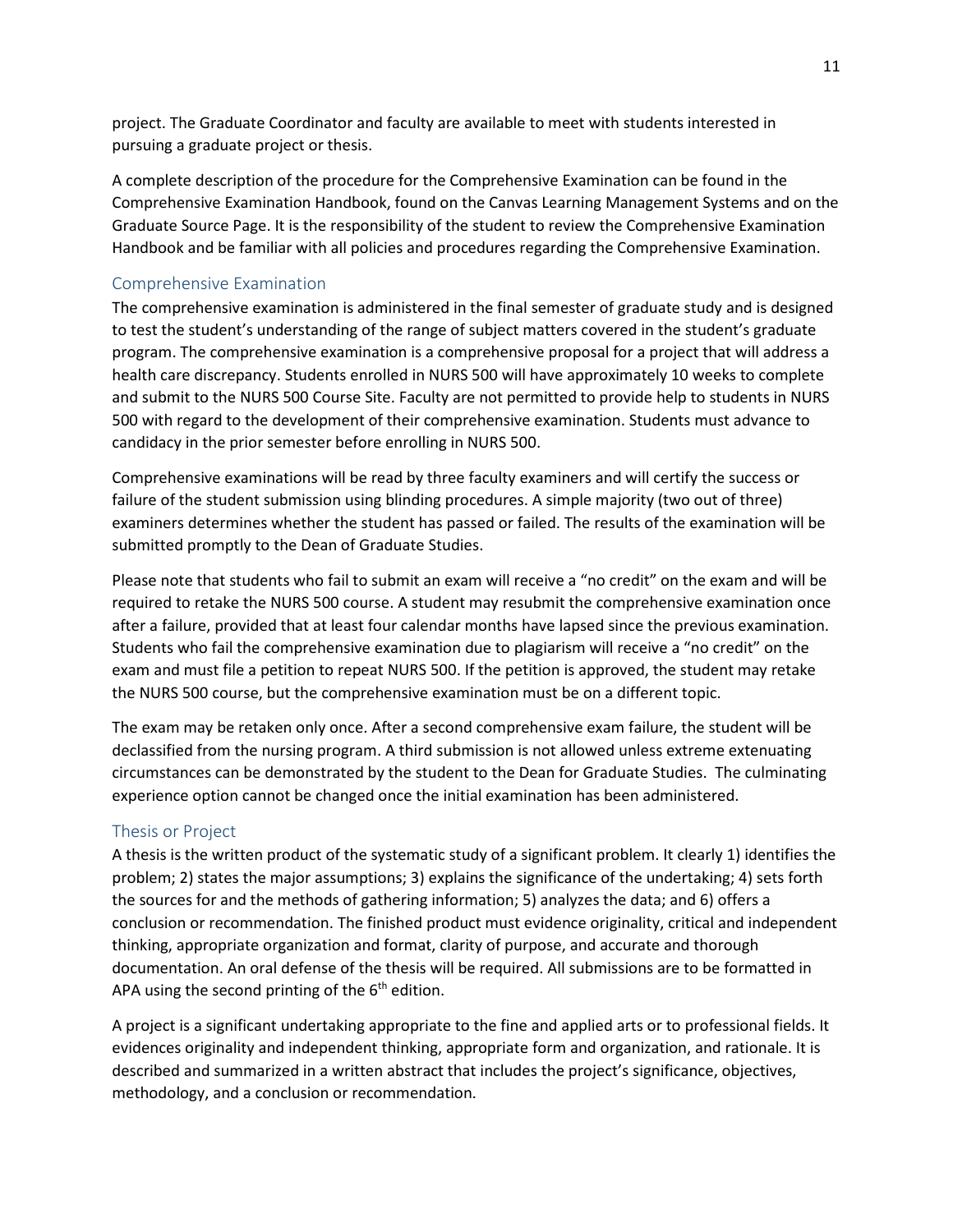Students interested in completing a thesis or project must identify an area of specific nursing interest and discuss it with the graduate program coordinator prior to approaching a faculty member to collaborate with on the thesis or project. Students wishing to pursue this option are strongly encouraged to seek collaborating faculty as early as possible in the program. Prior to advancing to candidacy, the student must submit a completed Thesis/Project Proposal form to the graduate coordinator. This form will identify the topic of the proposed thesis/project and a potential faculty advisor. The request will be reviewed by the Graduate Committee and the decision will be communicated to the student via email through the Canvas Learning Management system site by the Graduate Coordinator. The Thesis/ Project Proposal Form is available via the Graduate Student Source Page in the Canvas Learning Management System site under the NURS 500 link on the home page. Further information on the Thesis/Project option can be found on the [Office of Graduate Studies Website.](http://www.csus.edu/gradstudies/currentstudents/thesis-project-dissertation/index.html)

*Denied Requests:* If the thesis/project is denied, the student will not have the option of completing a thesis or project and will be placed in the Comprehensive Examination cohort when registering for NURS 500.

*Approved Requests:* If the request is approved, it is the student's responsibility to meet with the identified faculty advisor to establish a plan for completion for the thesis/project. If the student fails to meet with the thesis/project advisor or fails to make reasonable progress on the thesis/project as determined by the designated faculty advisor, the option of completing a thesis/project will be revoked by the Graduate Committee and the student will be placed into the Comprehensive Examination culminating experience.

Graduate students completing a thesis as their culminating experience are required to submit their research proposal for approval through the SoN research committee and the University Institutional Review Board (IRB) before proceeding with the research. Forms for graduate research approval can be found at the [Institutional Review Board.](http://www.csus.edu/research/irb)

## <span id="page-11-0"></span>Grading Policies

#### <span id="page-11-1"></span>Academic Standards in the MSN Program

A minimum of a B (83%) is required for successful completion of all graduate nursing course units. The student will be required to repeat any courses completed with a final grade of less than a B (83%) to receive course credit in the graduate nursing program at CSUS. Individual graduate courses are graded by the faculty of record using the guidelines outlined in the course syllabus.

The following policy applies to grading in individual courses:

- All assignments will be submitted according to assignment prompts and directions. Accurate APA formatting will be used in all assignments unless otherwise directed.
- A minimum score of 83% is required to successfully complete course work designated as a key assessment. Assignments submitted that do not achieve an 83% will be considered failing.
- Key assessments will be clearly identified in each syllabus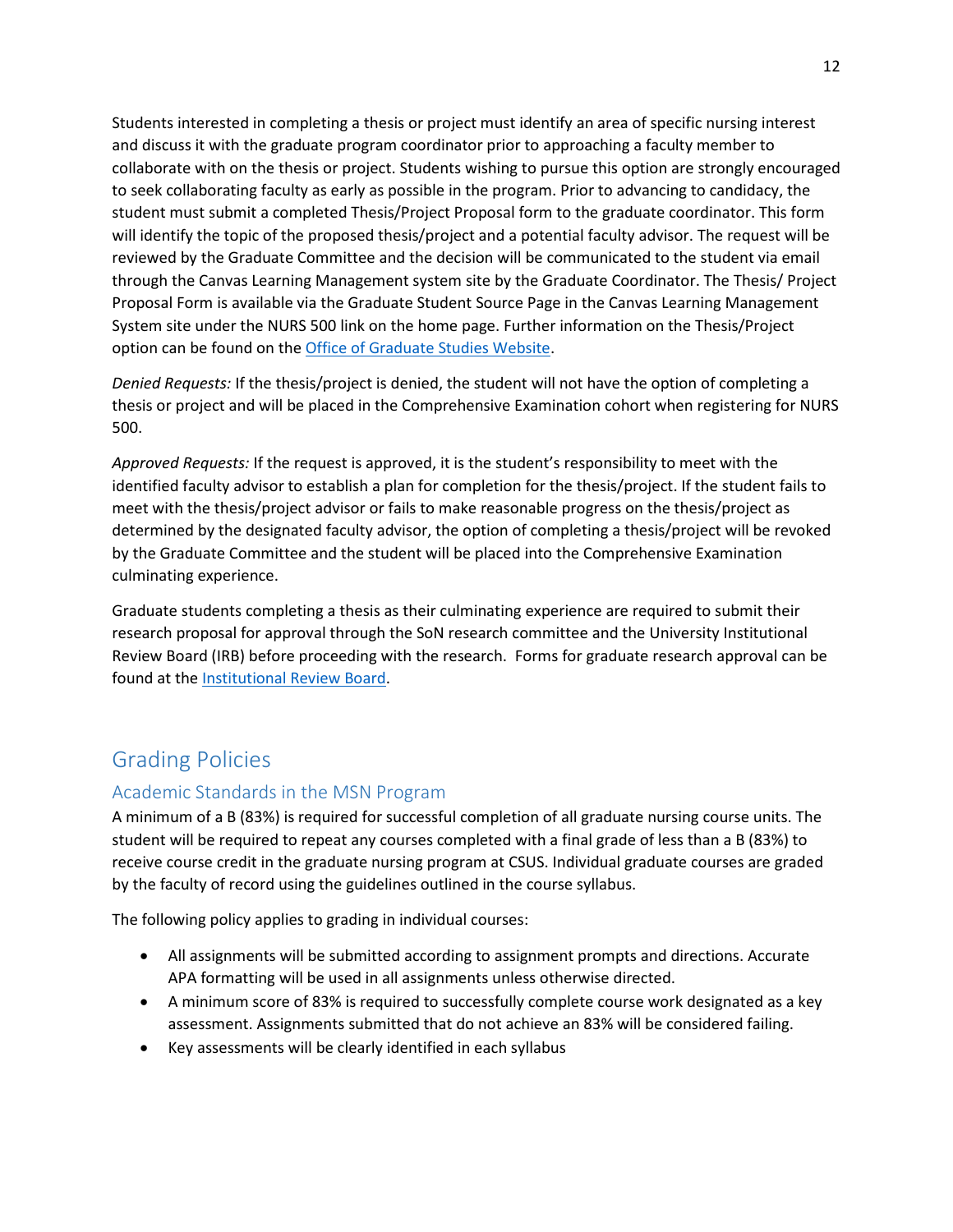- Students who receive less than 83% on a key assessment may be allowed to rewrite the assignment one time at the discretion of the faculty, with the understanding that the highest achievable score on the assignment will be a 90%
- If the rewrite of the assignment still fails to meet the 83% benchmark on the key assessment, the student will receive a zero for the assignment
- Assignments must be submitted on time. Students who anticipate submitting a late assignment must notify faculty and obtain approval at least 24 hours PRIOR to the due date. Late submissions can earn a maximum of 90%, if submitted by the revised due date designated by the faculty
- In the case of unforeseen circumstances (serious illness, death in the family, accident), supported by written documentation, late assignments may be accepted without penalty at the discretion of faculty
- Assignments will not be accepted past the revised due date

## <span id="page-12-0"></span>Definition of Grade Symbols

All MSN course letter grades are assigned as indicated in the table below (based on percentage, rounded to tenth of a percent). Note that while grades below a B (< 83%) may be assigned, any grade below a B is not a passing grade in accordance with the Sacramento State Office of Graduate Studies (OGS) and requires course repeat. Course repeats must be approved by the School of Nursing Graduate Program Committee and OGS (see Course Repeat Policy below).

| Some laboratory courses in nursing are graded Credit (C)/No Credit (NC), while others utilize letter |
|------------------------------------------------------------------------------------------------------|
| grades. Please see individual course syllabi for grading policies.                                   |

| <b>Letter Grade</b> | <b>Course Percentage</b>                              |
|---------------------|-------------------------------------------------------|
| A                   | 93-100%                                               |
| А-                  | 90-92.9%                                              |
| B+                  | 87-89.9%                                              |
| B                   | 83-86.9%                                              |
|                     | $\geq$ 83% is required to pass graduate level courses |
| B-                  | 80-82.9%                                              |
| $C+$                | 77-79.9%                                              |
| C                   | 73-76.9%                                              |
| $C-$                | 70-72.9%                                              |
| D+                  | 67-69.9%                                              |
| D                   | 63-66.9%                                              |
| D-                  | 60-62.9%                                              |
| F                   | 59.9% and below                                       |

More complete information on university grading policies can be found at <http://csus.edu/umanual/acad/umg05150.htm>

#### <span id="page-12-1"></span>Academic Dishonesty

The School of Nursing expects nursing students to adhere to the highest ethical standards in both clinical and academic settings. Any student suspected of gaining an unfair advantage in a course (e.g. cheating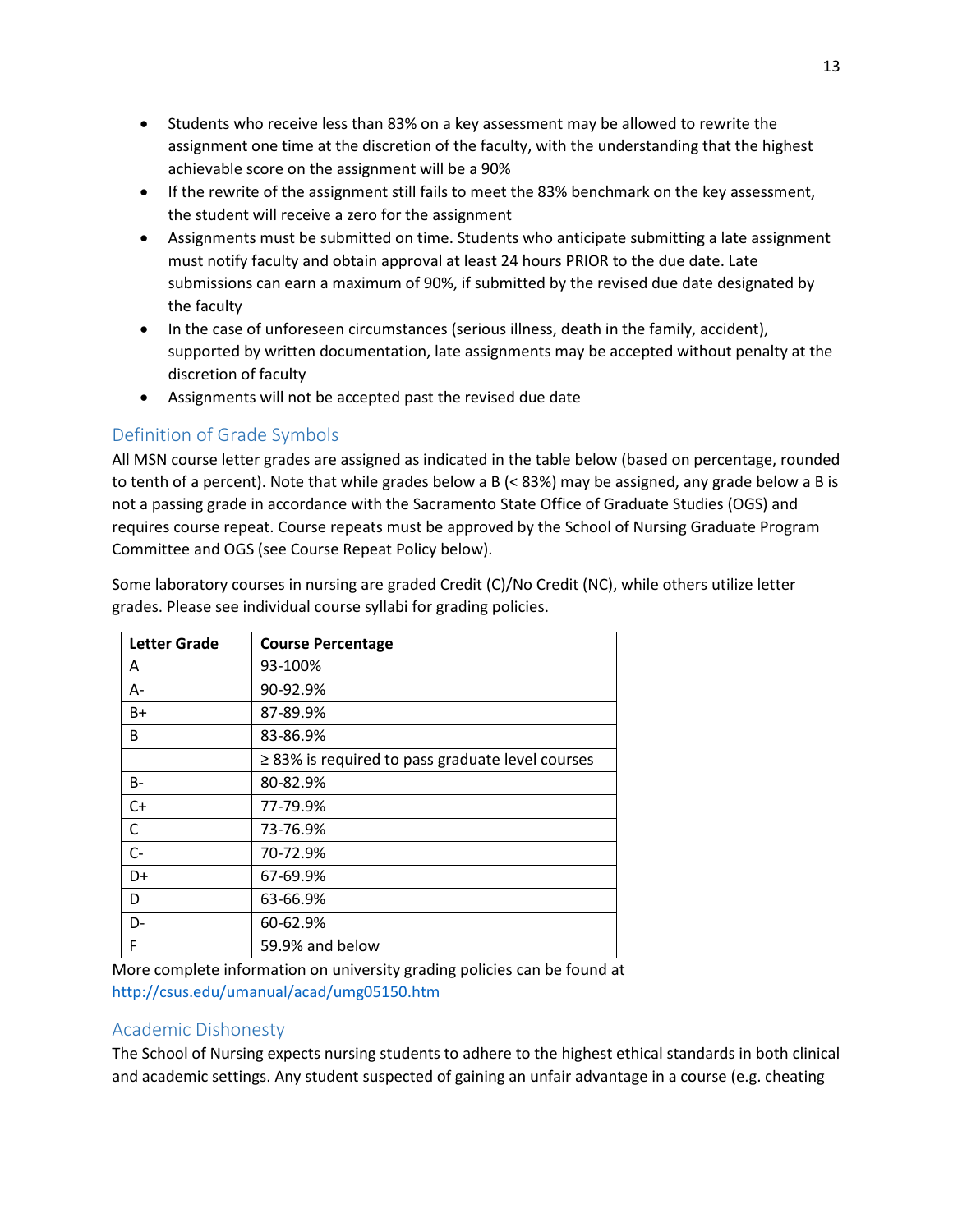on an exam, plagiarism, handing in work that is not one's own) will be reported, per University policy, to the Vice President of Student Affairs.

School of Nursing disciplinary action can include, but is not limited to, remediation related to the importance of compliance with the policy and documentation in the student's file, failure on the assignment or in the course, suspension from the program, or expulsion from the program.

If a plagiarized assignment is also a key assessment and faculty do not allow a rewrite, then the student fails both the assignment and the course. If faculty do allow a rewrite on a key assessment, the highest score possible will be 90% (See above section on Academic Standards).

<span id="page-13-0"></span>It is the student's responsibility to review the University policy and procedures on academic dishonesty. Please visit the web link below to learn how academic dishonesty is defined and the procedure related to violation of this policy.<https://www.csus.edu/umanual/student/stu-100.htm>

#### Course Repeat Policy

Graduate students in the School of Nursing who are requesting to repeat a required course in the program must complete the following steps:

- 1. Obtain the petition for course repeat from the Office of Graduate Studies: <https://www.csus.edu/graduate-studies/current-students/> Students must follow the directions on the petition including submitting a written statement and securing an appointment with the Graduate Coordinator for the MSN program.
- 2. The petition must be submitted to the Graduate Coordinator by the following semester or immediately upon return from a break in enrollment: If failure occurs in fall semester, students must submit petition by March  $1<sup>st</sup>$ ; if failure occurs in spring or summer semester, students must submit petition by October 1<sup>st</sup>.
- 3. Completed petitions to repeat will be reviewed by the Graduate Committee and then forwarded to the Office of Graduate Studies for subsequent review.
- 4. Incomplete petitions will not be forwarded to the Office of Graduate Studies.
- 5. According to university policy, students who fail a course as a result of academic dishonesty are not eligible for grade forgiveness in the context of course repeat <https://catalog.csus.edu/academic-policies/#text>

#### <span id="page-13-1"></span>Grading of Culminating Experience

The culminating experience (NURS 500) is graded as Credit or No Credit. Credit for students enrolled in the comprehensive examination option for NURS 500 is received after the student achieves a passing grade on the comprehensive examination. More detailed information on the grading of the comprehensive examination can be found in comprehensive examination handbook posted in Canvas on the graduate source page and the NURS 500 course page. Credit for students submitting a thesis or project is achieved after the thesis/project manuscript is accepted by the Office of Graduate Studies. The final credit for NURS 500 is posted by the Office of Graduate Studies after completion of the culminating experience requirements.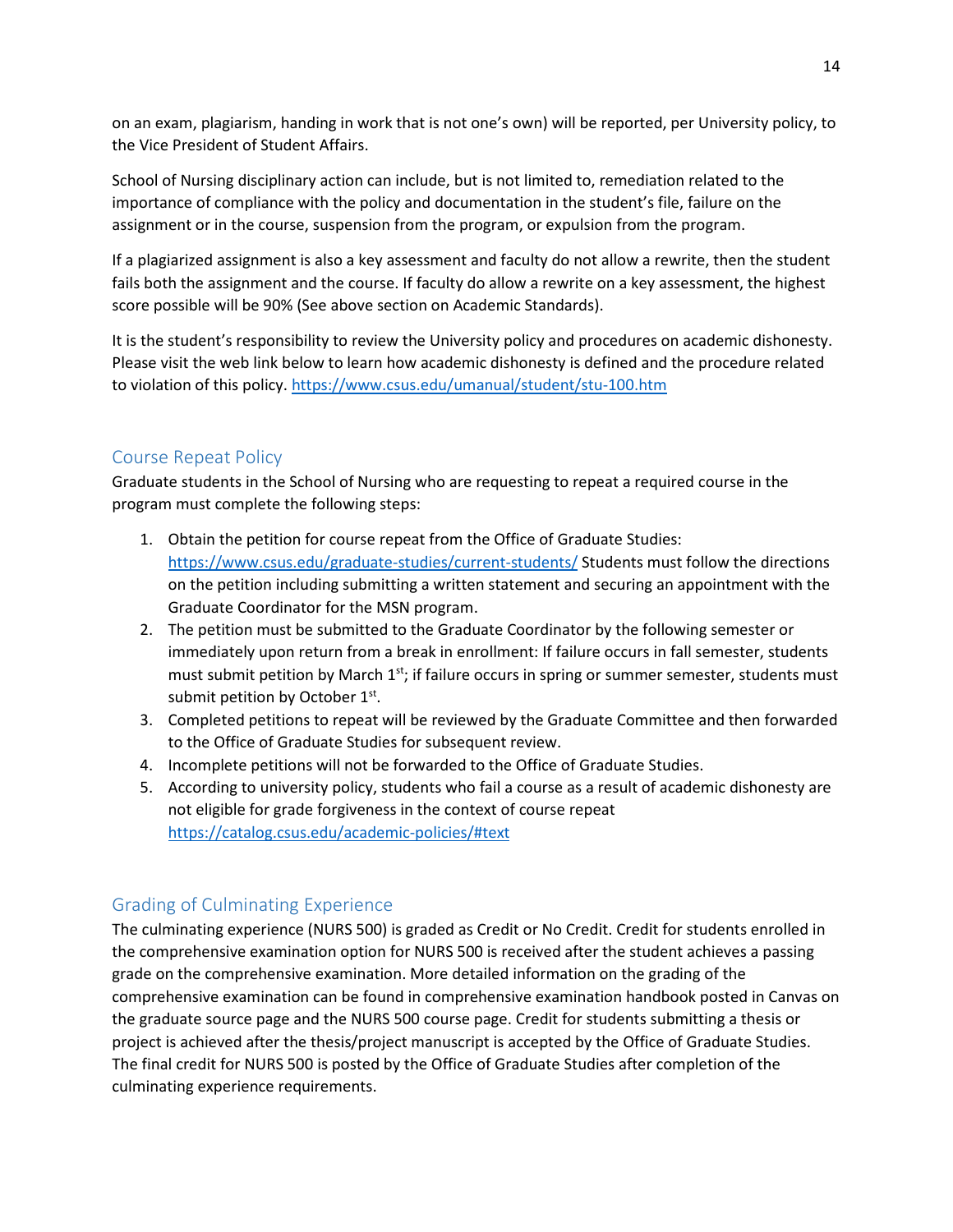#### <span id="page-14-0"></span>Incomplete Grade Policy

An incomplete grade "I" can be assigned only when a clearly identifiable portion of the course requirements cannot be completed and evaluated within the academic term due to unforeseen but fully justified reasons. To be eligible for an "I", the student must have completed a majority of course requirements at a satisfactory level in accordance with the course syllabus. The student must submit an Incomplete Grade Petition available through the student's faculty advisor or the faculty of record of the course. The Incomplete Grade Petition must be approved by the faculty of record and a plan for completion of the course objectives must be documented. The specified time period for the incomplete grade shall not exceed one academic year. This one-year limit extends from the last day of instruction of the semester of session in which the "I" was assigned until the last day of instruction in the same semester or session one year later. Individual instructors may specify a time period less than this one year limit. The specified time period limitation applies whether or not the student maintains continuous enrollment at CSUS. A final grade will be assigned when the work agreed upon has been completed with the specified time period, and evaluated. A student's "I" grade will convert to an "F" or a "NC" and be recorded on the student's transcript if the required course work is not completed within the specified time period.

#### <span id="page-14-1"></span>Jeopardy

Students who are not progressing in the course according to established syllabi and are not meeting the Graduate Student Learning Outcomes may receive a letter of jeopardy. Generally students are notified at the mid semester; however, any point during the course a student may receive a letter of jeopardy if deemed necessary.

#### <span id="page-14-2"></span>Grade Appeal Procedure

A student wishing to contest an assigned course grade is required to follow the University Grade Appeal procedure. Information on the University grade appeal procedure can be found at: <https://www.csus.edu/academic-affairs/internal/grade-appeals.html>

## <span id="page-14-3"></span>General Information

#### <span id="page-14-4"></span>Specialized Courses

NURS 295 – Field Study (1-6 units)

Field study experiences are provided for the continued development of nursing clinical and professional role skills. 45 hours of clinical practicum are completed for each unit of field study. Field study is not designed to be used in lieu of regularly scheduled practicum courses. Enrollment in NURS 295 requires the consent of a faculty member willing to serve as a faculty advisor for the experience. This course is graded as credit/no credit.

NURS 299 – Special Problems

NURS 299 is intended for individual research, study, and directed reading in an area not directly covered in the SoN core courses, role preparations or electives. Students pursue a particular course of study on a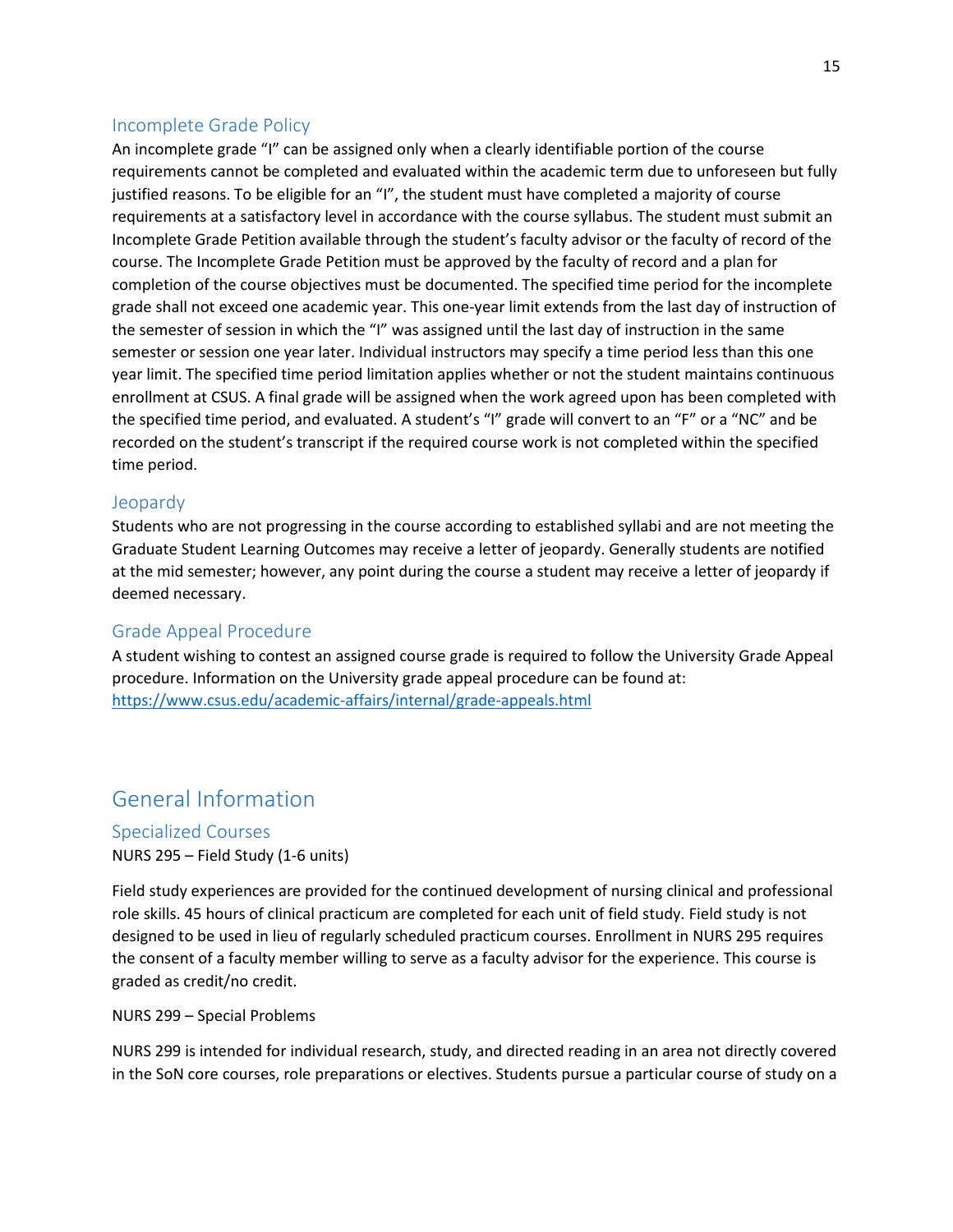one to one basis with a faculty member. Academic objectives for the course must be specified in advance. This course is graded.

#### <span id="page-15-0"></span>Transfer Units

A maximum of 6 units of graduate level course work may be transferred from another university program for credit in the MSN program. Transfer units from other universities are accepted at the discretion and approval of the nursing graduate committee and the faculty of record for the substituted course.

A maximum of 6 graduate level units may be transferred from academic study completed through Open University administered through the Sacramento State College of Continuing Education. Transfer units from Open University are accepted at the discretion and upon approval of the nursing graduate committee and the faculty of record for the transferring course.

#### <span id="page-15-1"></span>Catalog Rights

A student is admitted to the graduate nursing program at Sacramento State under the catalog requirements for the academic year of admission. The student retains these "catalog rights" as long as the student remains continuously enrolled in the MSN program at Sacramento State. If a student interrupts continuous enrollment, the student may be subject to the catalog requirements of the academic year when the student is readmitted. Readmission into the MSN program after a disruption of enrollment is not guaranteed.

#### <span id="page-15-2"></span>Course Currency

All requirements for the MSN degree must be completed within the seven (7) years immediately prior to the date of graduation. If course work extends beyond seven years, the student may request an evaluation of course currency. Contact the Graduate Coordinator for more information. Please see the link to further explain th[e 7 year deadline for graduate studies](https://www.csus.edu/graduate-studies/current-students/graduate-student-guide.html#seven-year-deadline-masters) at Sacramento State.

#### <span id="page-15-3"></span>Academic Advising

The Graduate Coordinator is usually the faculty advisor who provides academic guidance to students. For students in the school nurse focus, the School Nurse Program Coordinator acts as the faculty advisor. It is essential for students to meet with the faculty advisor (Graduate Coordinator, School Nurse Program Coordinator, or designee) within the first semester of matriculation to file an initial plan of study based on their individual academic goals and needs. It is the responsibility of students to schedule the initial meeting with the Graduate Coordinator and to meet with the Coordinator when making any changes to their plan of study.

#### <span id="page-15-4"></span>Writing Proficiency and Graduate Writing Assessment Requirement

All assignments in the graduate courses are expected to be at the level of graduate writing. The Graduate Writing Assessment Requirement (GWAR) for the MSN program is fulfilled through the successful completion of the nursing Graduate Writing Intensive (GWI) course. This requirement is met in NURS 209, the core didactic course in the MSN program. All students must complete NURS 209 with a minimum grade of B (83%) to continue in the program. Grading of written assignments in the GWI course will be heavily weighted on the structure, format and style of written work.

Further information regarding the Graduate Writing Assessment Requirement can be found on th[e OGS](https://www.csus.edu/graduate-studies/current-students/graduate-student-guide.html#graduation-writing-assessment-requirement)  [Website](https://www.csus.edu/graduate-studies/current-students/graduate-student-guide.html#graduation-writing-assessment-requirement)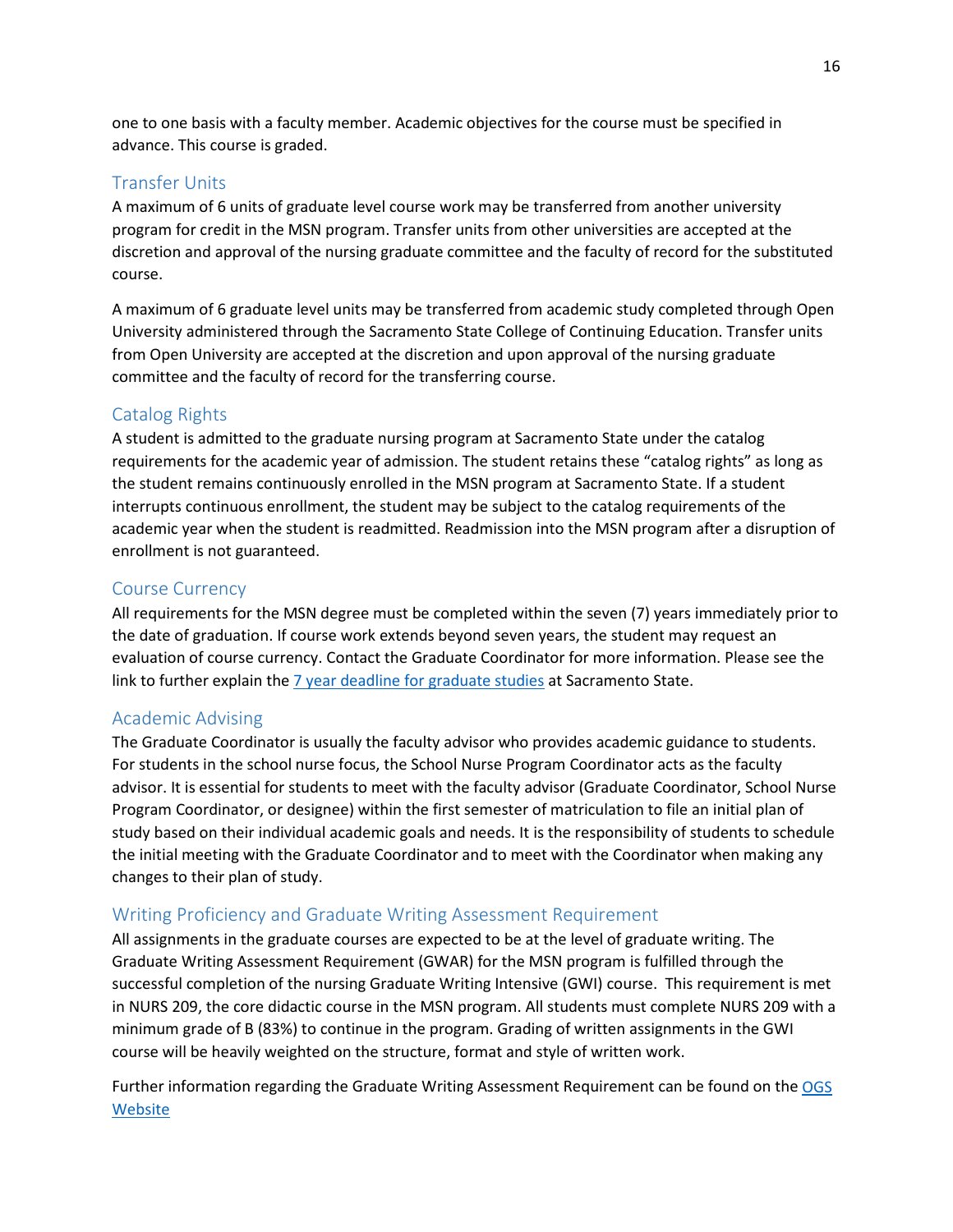#### <span id="page-16-0"></span>University Reading and Writing Center

The primary goal of the [University Reading and Writing Center](https://www.csus.edu/undergraduate-studies/writing-program/reading-writing-center.html) (URWC) is to provide encouraging focused and non-judgmental one to one tutorials in reading and writing for any undergraduate or graduate student enrolled in courses at CSUS. In a collaborative and supportive environment, our peer tutors offer help with reading and writing at all points in the process, from initial planning and organizing through developing and revising a paper or understanding difficult texts. The URWC is supported by Academic Affairs and partners with Associated Students, Inc. Students are welcome to come to the URWC with reading and writing assignments for any course in any academic discipline. The University Reading and Writing Center is in room 128 in Calaveras Hall. To schedule an appointment call (916) 278 6356 or visit their webpage[: https://www.csus.edu/undergraduate-studies/writing](https://www.csus.edu/undergraduate-studies/writing-program/reading-writing-center.html)[program/reading-writing-center.html](https://www.csus.edu/undergraduate-studies/writing-program/reading-writing-center.html)

#### Sacramento State Library

As a CSUS student, you have access to the various resources offered by the library, such as book checkout, study areas, computer labs, online tutorials, research and databases. To learn more about available resources visit the [Library Home page.](http://library.csus.edu/)

#### <span id="page-16-1"></span>Technology requirements

A primary mode for instruction and communication within the graduate program at Sacramento State is through the Canvas Learning Management System. Online learning activities and assignments are delivered through the course websites.

Canvas runs on Windows, Mac, Linux, iOS, and Android or any other device with a modern web browser. Compatible browsers include: Google Chrome, Mozilla Firefox, Internet Explorer and Safari. Other browser requirements include Adobe Flash and Javascript enabled.

#### <span id="page-16-2"></span>Skill Requirements

An internet connection is necessary to participate in discussions and assignments, access readings, transfer course work, and receive feedback from your instructional associate and/or professor. For webbased courses, students should have a basic working knowledge of computers and internet use as well as access to a computer with a broadband (DSL, cable, satellite) internet connection. Other requirements for each course are listed in the university's catalog.

At a minimum, you must have Microsoft Office or OpenOffice. Microsoft Office is the standard office productivity software utilized by faculty, students, and staff. Microsoft Word is the standard word processing software, Microsoft Excel is the standard spreadsheet software, and Microsoft PowerPoint is the standard presentation software. Copying and pasting, along with attaching/uploading documents for assignment submission, will also be required.

#### <span id="page-16-3"></span>Assistance with Technology

If you experience technical difficulties with your computer or network connection to the university please contact the Information Resource and Technology (IRT) Service Desk by e-mail servicedesk@csus.edu, phone (916) 278-7337, or visit them in person at ARC 2005. A full listing of their services can be found at [https://www.csus.edu/information-resources-technology/get-support](https://www.csus.edu/information-resources-technology/get-support-consultation/)[consultation/](https://www.csus.edu/information-resources-technology/get-support-consultation/)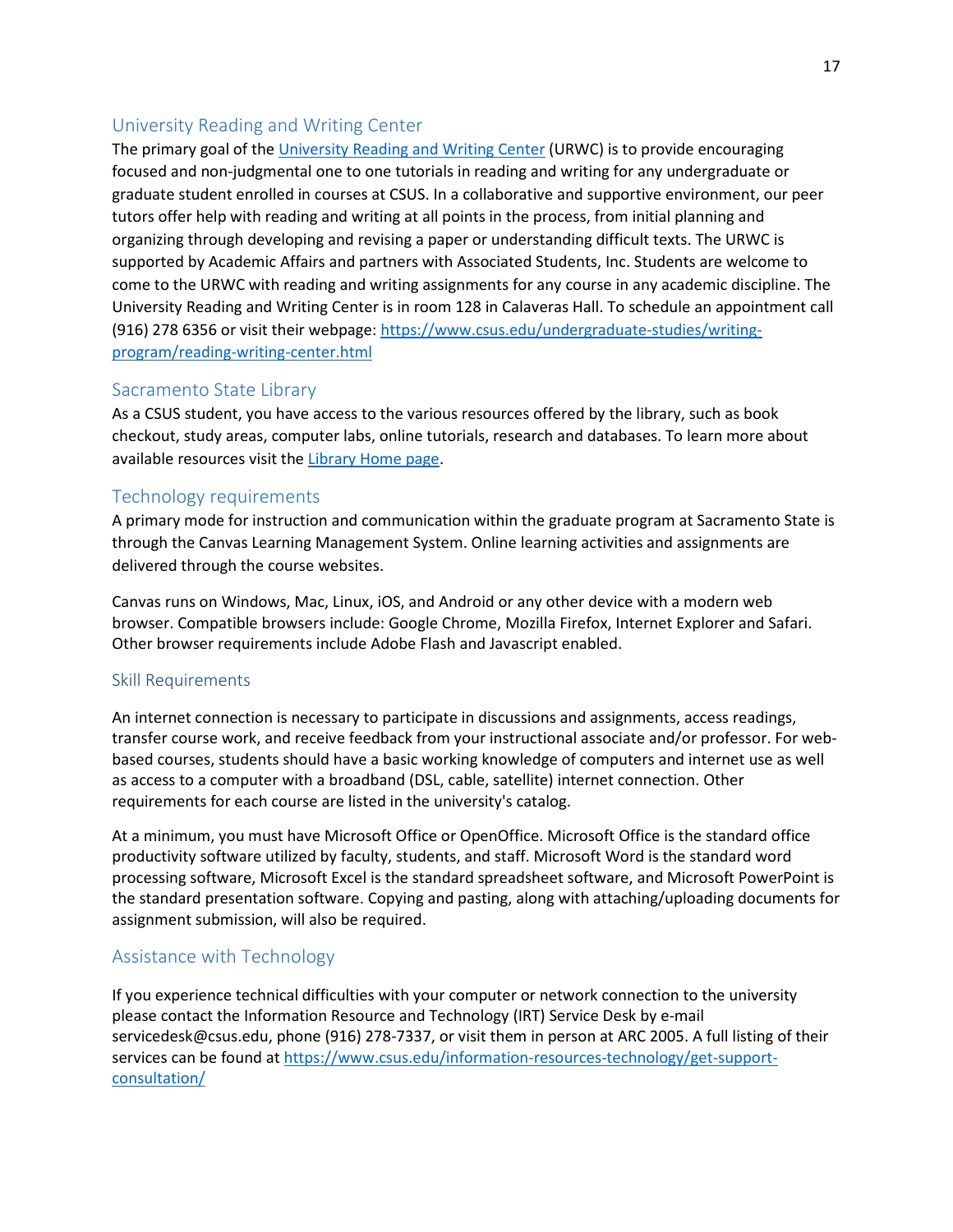If you need assistance navigating or operating Canvas please contact the Student Technology Center in AIRC 3007, Phone: 916.278.2364, Email: stc@csus.edu. A full listing of their services can be found at the [Help Desk](https://www.csus.edu/information-resources-technology/get-support-consultation/service-desk.html)

Please note that you are responsible for knowing how to fully operate a computer. If you have difficulties using Canvas, please go through the Student Canvas orientation found in your Courses listing.

#### <span id="page-17-0"></span>Student Computing Labs

<span id="page-17-1"></span>Students can use any of the IRT managed student computer labs on campus including the one in Folsom Hall. Visit th[e University Lab website](https://www.csus.edu/information-resources-technology/teaching-learning/computer-labs.html) for information about locations, hours and resources available.

#### Graduate Committee

The graduate committee is composed of the Graduate Coordinator, the SoN Chair, the SoN Associate Chair, the School Nurse Program Coordinator, graduate faculty, a community representative and two student representatives, including one from the school nurse credential program. Functions of the committee include: to evaluate the graduate nursing curriculum, coordinator curriculum-related activities, develop programs for recruitment and retention of students, complete surveys related to curricular issues and student life, and make recommendations to the School of Nursing Assembly regarding academic and student matters. A calendar of the scheduled meetings of the graduate committee can be obtained from an administrative staff person in the School of Nursing or the Graduate Coordinator.

## <span id="page-17-2"></span>Admission, Registration and Graduation Procedures

The MSN program at CSUS admits students annually in the fall semester. To be eligible for admission, all Office of Graduate Studies deadlines and School of Nursing requirements must be met by the designated deadlines. The most recent admission requirements, deadlines and application instructions can be found on the [Office of Graduate Studies website](https://www.csus.edu/graduate-studies/) or the [School of Nursing Website.](https://www.csus.edu/college/health-human-services/nursing/graduate-program.html)

<span id="page-17-3"></span>International applicants must consult the Office of Graduate Studies and [the Office of International](https://www.csus.edu/international-programs-global-engagement/application-admissions-process/)  [Admissions](https://www.csus.edu/international-programs-global-engagement/application-admissions-process/) for specific application procedures.

#### Processing of Completed application

- Completed applications are processed by the OGS and then reviewed by the School of Nursing. The Graduate Coordinator issues a recommendation to either deny or accept the application in one of two categories:
	- o Classified standing
	- o Conditionally classified standing
- Conditionally classified standing will indicate areas to be cleared before classified standing is given. Conditions must be met during the first semester after admission.
- Incomplete or late applications are not acted upon. All required admission documents must be submitted by the posted application deadline for an application to be considered complete.
- Admission recommendations from the School of Nursing are forwarded to the Dean of Graduate Studies for final disposition and student notification.

#### <span id="page-17-4"></span>Admission as Conditionally Classified Standing

Students who do not fully meet admission criteria may be admitted as conditionally classified students. Students must apply for classified standing after the conditions on the "Graduate Admission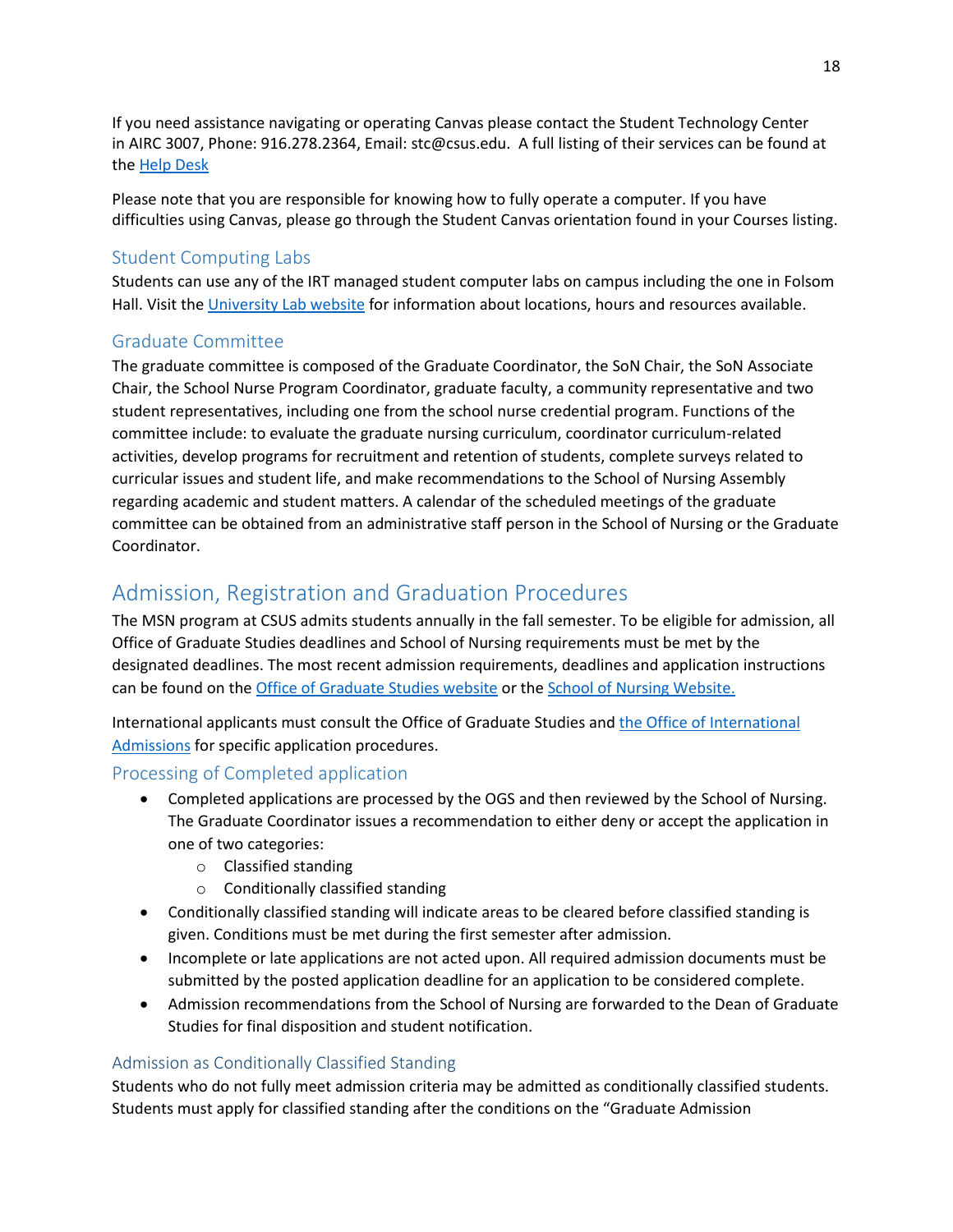Recommendation Form" have been met. Failure to meet the identified conditions within the specified time frame will result in disqualification from the nursing graduate program. An "Application for Classification in a Master's Degree Program" may be obtained from the OGS at the following link: <https://www.csus.edu/graduate-studies/>

Admission into programs leading to licensure, credentialing, or certification eligibility does not guarantee that students will obtain a license, credential, or certification. Licensure, credentialing, or certification requirements are set by agencies that are not controlled by or affiliated with the CSU and requirements can change at any time. For example, licensure, credentialing, or certification requirements can include evidence of the right to work in the United States (e.g., social security number or tax payer identification number) or successfully passing a criminal background check. Students are responsible for determining whether they can meet licensure, credentialing, or certification requirements. The CSU will not refund tuition, fees, or any associated costs, to students who determine subsequent to admission that they cannot meet licensure, credentialing or certification requirements. Information concerning licensure, credentialing or certification requirements are available from Sara Niekamp, School of Nursing, 6000 J Street, Sacramento, Ca. 95819-6096; 916 278 6714.

#### <span id="page-18-0"></span>Request for Reinstatement

Graduate students requesting reinstatement after academic disqualification or withdrawal must submit the required forms and documentation to the nursing graduate committee for consideration of reinstatement. The petition will be reviewed by the graduate committee and the Graduate Coordinator will communicate the graduate committee decision in writing to the student via email. The forms for reinstatement after disqualification can be found at<https://www.csus.edu/graduate-studies/>

#### <span id="page-18-1"></span>Add/Drop/Withdrawal Policies

It is the responsibility of the student to be familiar with the University Add, Drop and Withdrawal Policies. These are available at: [https://www.csus.edu/student-affairs/centers-programs/student](https://www.csus.edu/student-affairs/centers-programs/student-services-center/forms.html)[services-center/forms.html](https://www.csus.edu/student-affairs/centers-programs/student-services-center/forms.html)

#### <span id="page-18-2"></span>Advancement to Candidacy

Upon completion of 12 (12) units of core curricular master's level course work within the MSN program, a student is eligible to apply for advancement to candidacy. Candidacy is a term designating the status of a student whose program or degree has been formally approved by the Graduate Dean. To successfully advance to candidacy, the student must:

- Complete the Graduate Writing Intensive (NURS 209) course with a minimum of a B (83%)
- Successfully complete 12 units of core curricular nursing coursework in the MSN program
- Maintain a 3.0 GPA
- File an application with the Office of Graduate Studies in accordance with the timeline posted on the OGS website.

Advancement to candidacy must be completed at least one semester prior to the student registering for NURS 500. Once a nursing graduate student has successfully advanced to candidacy, the student may choose to use the professional credentials of MSNc. Information regarding advancement to candidacy may be found within [www.mycsus.edu](http://www.mycsus.edu/) and then look at OnBase Forms. MSN students will receive guidance on form completion from program staff in advance of the due date.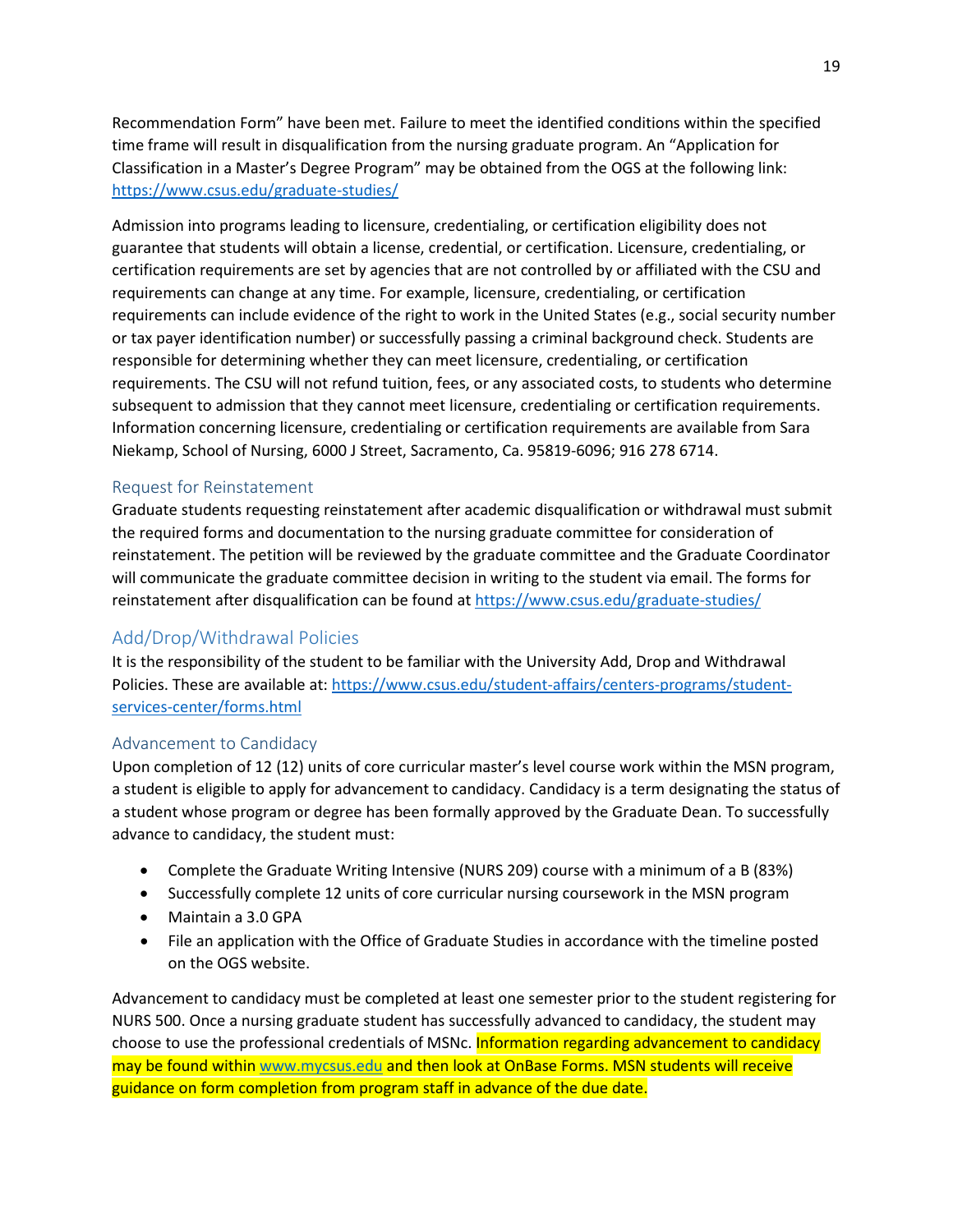#### <span id="page-19-0"></span>Application for Graduation

Students must apply for graduation by the Office of Graduate Studies scheduled deadline in the semester of graduation. Students may participate in May or December graduation exercises prior to completion of the NURS 500. However, the diploma will be issued after the completion of the culminating experience. The application for graduation may be found withi[n www.mycsus.edu](http://www.mycsus.edu/) and then look at OnBase Forms. MSN students will receive guidance on form completion from program staff in advance of the due date.

## <span id="page-19-1"></span>Health Clearance Requirements

To ensure the safety of patients, students, and faculty, and to meet contractual obligations with outside agencies, graduate students are required to have evidence of completion of the Graduate Nursing Student Clearance Requirements listed in this section.

#### COVID-19 Vaccination

As of fall 2021, all CSU students must self-certify their COVID-19 vaccination status; exemptions are available for medical or strongly held religious beliefs, which both require documentation. If students are exempt from completing their COVID-19 vaccination, they must submit to regular testing for on campus classes or clinical.

Students are encouraged to get the COVID-19 vaccination rather than submit an exemption, as a growing number of clinical placement sites require the vaccination. COVID-19 vaccinations approved for use in the U.S. are proven to be safe and effective in preventing severe illness, hospitalization, and death due to COVID-19. Unvaccinated students may not be able to complete the program as, for the required clinical courses, students must adhere to outside agency policies which may not accept exemptions.

<span id="page-19-2"></span>Students can learn more about this policy, schedule their COVID-19 vaccination, and complete the selfcertification process at the Sacramento Stat[e website.](https://www.csus.edu/student-affairs/emergency-student-information/)

Students must also provide proof of their vaccination, or their approved exemption and PCR testing results (when in clinical courses) to the Chair of the School of Nursing. Proof of COVID vaccination or exemption is submitted via Castlebranch, along with other immunization records (see below information on required immunizations). Information about PCR tracking will come from the Chair of the School of Nursing.

#### Drug and Alcohol Screen

All students are required to have a negative drug and alcohol screen prior to entry to the graduate nursing program. The screen detects alcohol, amphetamines, barbiturates, benzodiazepines, cocaine, marijuana, opiates and phencyclidine. Results are provided to the Chair of the School of Nursing and remain confidential. Students who test positive will be contacted and counseled by the SoN Chairperson.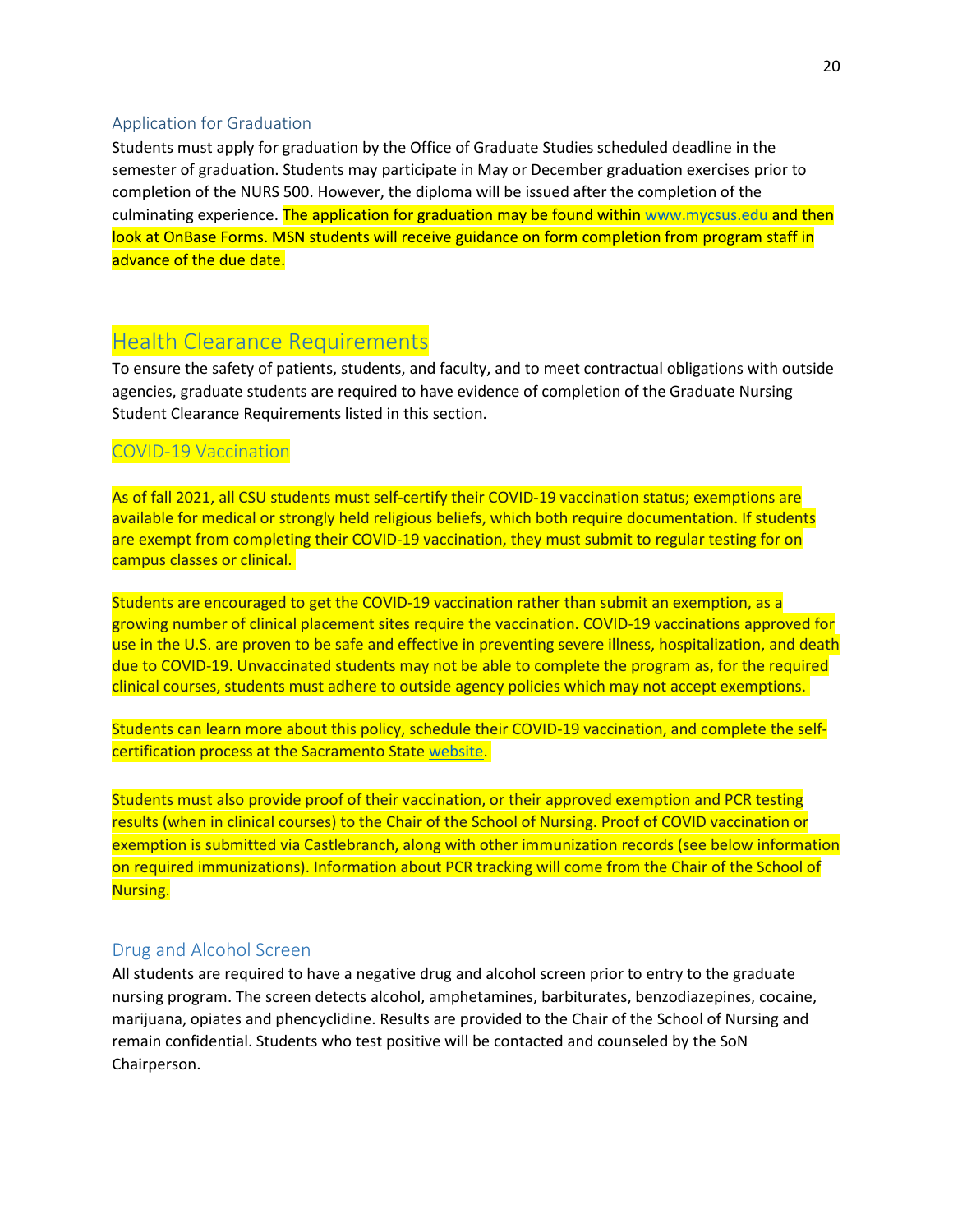#### <span id="page-20-0"></span>Criminal Background Check

All clinical agencies and the Board of Registered Nursing, in compliance with the Joint Commission, require investigation of any prior convictions and disciplinary actions. Failure to disclose a conviction may interfere with clinical placements. Individuals with reported convictions should refer to the "Frequently Asked questions Regarding Prior Convictions and Disciplinary Actions" in the "Licensing & Examination" section of the Board of [Registered Nursing website.](http://www.rn.ca.gov/enforcement/convictions.shtml)

All background checks must be performed by the agency designated by the School of Nursing. Background checks performed by other agencies will not be accepted. Results of the criminal background check remain confidential. Students with prior convictions or disciplinary actions which will interfere with clinical placement will be contacted and counseled by the Chair of the School of Nursing. If a student is denied a clinical placement by a partner agency as a result of a background check and cannot, satisfy the clinical and community placement requirements, they will not satisfy requirements for graduation. Some clinical placements may require additional clearances. Students who transition from the RN-BSN or BSN programs to the MSN program will need to repeat background checks.

#### <span id="page-20-1"></span>Current RN licensure

Licensure must be achieved prior to beginning any practicum hours in the graduate program. Students are expected to maintain an unencumbered RN licensure throughout the duration fo the graduate program.

#### <span id="page-20-2"></span>CPR Certification

All MSN students are required to maintain current CPR certification. Students are to submit a photocopy of the CPR certificate (front and back) to the School of Nursing according to the timelines established for health clearances. CPR must be level C (AHA). American Red Cross CPR is no longer acceptable.

#### <span id="page-20-3"></span>Professional Liability Insurance

Nursing graduate students must maintain professional liability insurance as mandated by the CSU Chancellor's office.

#### <span id="page-20-4"></span>Personal health Insurance

All MSN students must carry personal health insurance from an insurance provider of their choosing.

#### <span id="page-20-5"></span>Automobile Insurance

Travel to assigned clinical agencies is required of MSN students. All MSN students are expected to carry personal automobile insurance in compliance with California State law.

#### <span id="page-20-6"></span>Immunizations/ Infectious Disease Screening

Students entering the MSN program are required to submit proof of immunization status. This can be done by a private physician, clinic or other healthcare facility accepting the students' insurance, or at the Student Health Center (for continuing students). Acceptable documentation of immunizations is required by the School of Nursing. The following documentation is acceptable:

- An official letterhead or stationary signed by a health care provider
- Official document from health care system

Immunization Guidelines include: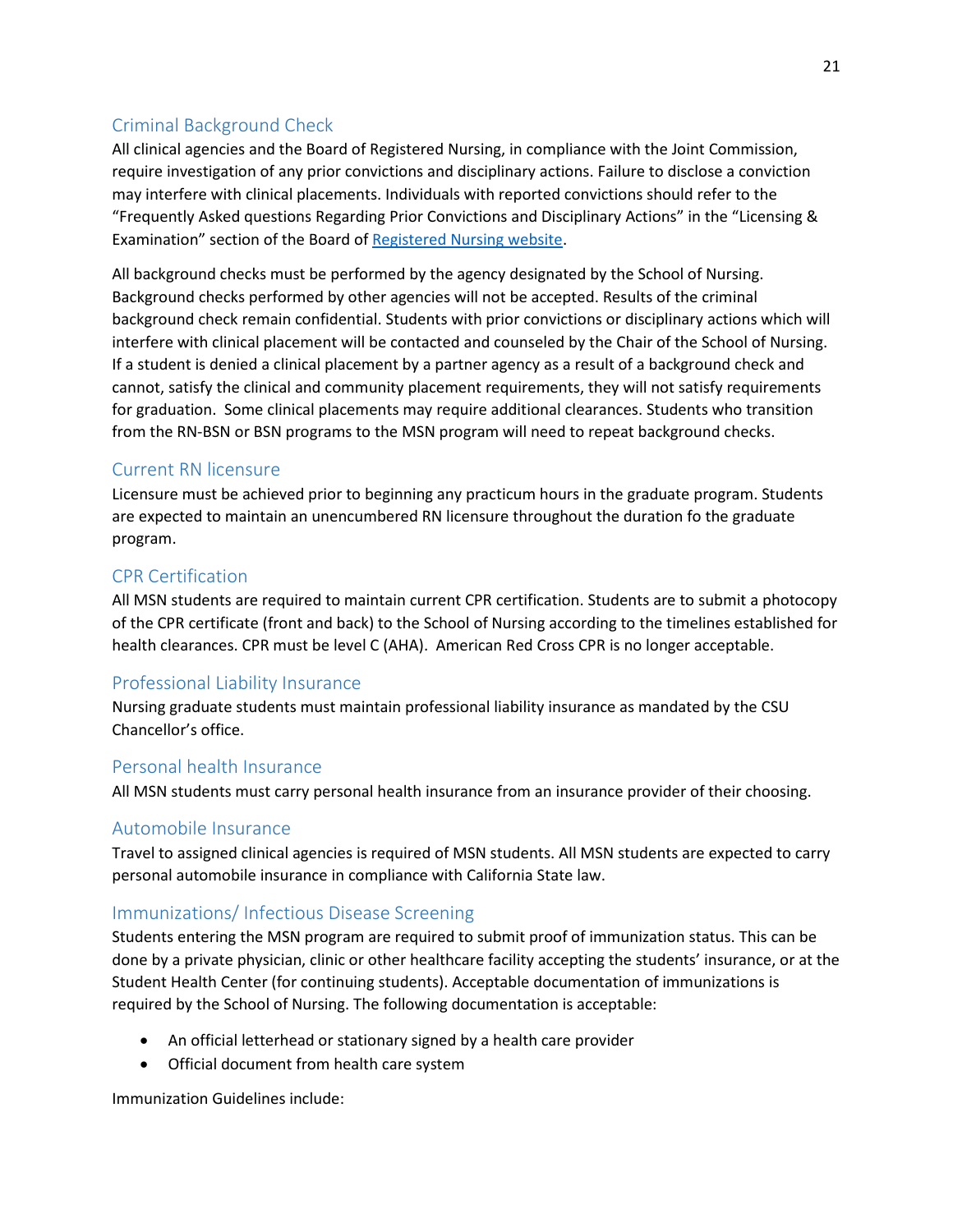- Tuberculosis: Absence of tuberculosis may be documented in one of the following ways: 1) a two-step PPD process demonstrating a negative TB skin test is required within the past three months of admission; PPD skin tests are required annually. Students must meet CDC guidelines
	- $\circ$  A positive PPD result requires a clinical evaluation by a health care provider to include a chest x ray, Quantiferon blood test, and a TB symptom form
	- $\circ$  Students with inactive TB must submit documentation from health care provider verifying this determination
	- $\circ$  Students with active TB must submit documentation that the student has begun appropriate plan of treatment and is no longer infectious. No clinical assignments will be rendered until students submits documentation indicating the student is safe to care for patients.
	- $\circ$  Students should not receive any immunization until they have had a PPD screening. Immunizations and PPD may be given together, but immunizations cannot be given before the PPD. Recently administered live virus vaccines can cause false negative PPD results.
- MMR: Students are required to demonstrate immunity to rubella, rubeola and mumps. This demonstration may take three forms: 1) serologic testing that establishes immunity through a positive antibody titer, 2) proof of previous adequate vaccination (2 doses, 4 weeks apart). Students may be deemed exempt from the MMR immunization if:
	- o Student has a religious constraint
	- o Student is allergic to the immunization
	- o Student was born prior to January 1, 1957
- Tdap: Due to the increasing prevalence of community based pertussis and the potential implications for medically vulnerable populations, MSN students are required to demonstrate current (within 10 years) Tdap immunization. Expired vaccinations must be updated upon notification. Students will be exempt from Tdap if:
	- o Student indicates a religious constraint to the immunization
	- o Student is allergic to the immunization
- Hepatitis B: Hepatitis B immunity may be demonstrated by proof of completion of the immunization series (3 doses over 6 months) or through a positive antibody titer.
- Varicella Zoster: MSN students are required to provide evidence of immunity to varicella zoster through either 1) documentation of the two dose immunizations series; 2) proof of serologic immunity. Students will be exempt from the varicella immunization if:
	- o The student has religious constraints to the immunization
	- o The student is allergic to the immunization
- Influenza: the influenza vaccine verification must be received by November1st of each year. Students may provide proof of immunization or provide a written declination statement.
- Students receiving nasal inoculations are advised that masks are required two weeks after administration. These are live viruses and put patients at risk for contracting the infection.
- Students who have declined the immunization will be required to wear masks in the clinical facility during flu season.

Immunizations and infectious disease screening may be completed by the health care provider of the student's choice. Student Health services at CSUS is available to provide immunizations and infectious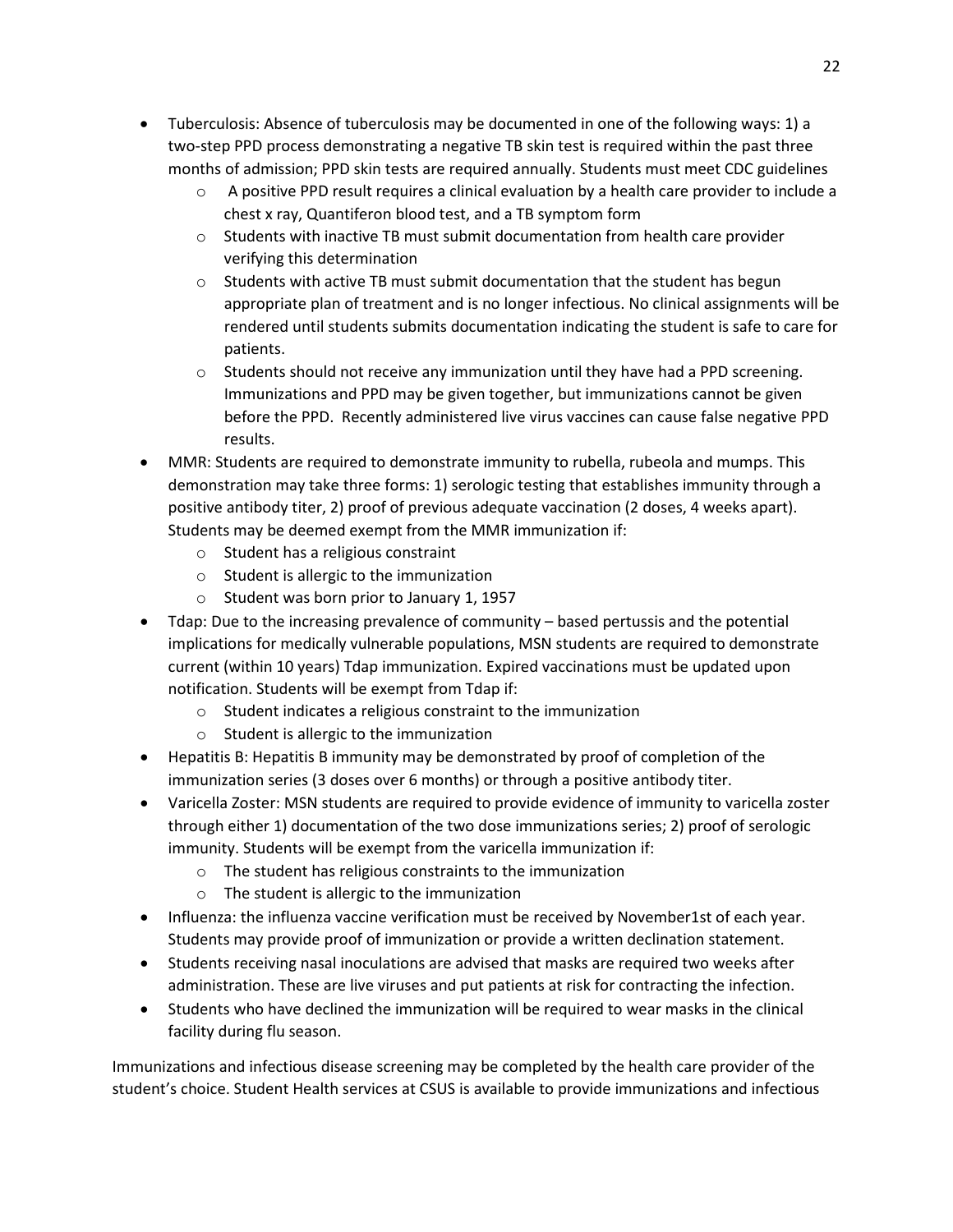disease clearance. Additional fees may be required in accordance with the current Sacramento State Student Health services can be found at https://www.csus.edu/student-life/healthcounseling/health/immunizations-and-vaccines.html

#### <span id="page-22-0"></span>Clearance Deadlines and Procedures

Clearances required before the start of the first semester of the MSN program include:

- **•** COVID-19 vaccination
- Drug and alcohol screening
- Criminal background check

Clearances required before the beginning of any clinical practicum include:

- CPR certification American Heart Level C
- Current California RN Licensure
- Professional liability insurance
- Personal health insurance
- Automobile insurance
- Immunizations/ infectious disease screening

The School of Nursing staff responsible for graduate student clearances will send an email notification to students with instructions oh now to complete the required clearances. It is the student's responsibility to complete the required clearances within the designated time frame. The School of Nursing administrative staff will input the clearance data into the clinical – clearance database. As a courtesy, students with missing or expired items will be sent an email notification. It is the student's responsibility to monitor their email on a regular basis for clearance notifications.

If a clearance item will expire during the semester, it is the student's responsibility to submit updated information at least one week prior to the expiration. MSN students failing to comply with required clearances will be dropped from their enrolled courses. A petition for re-instatement can be submitted to the Graduate Committee after the clearances have been submitted. Re-instatement into the program is at the discretion of the Graduate Committee and will be determined in part by the length of absence from the program.

## <span id="page-22-1"></span>Student Conduct

Students participating in the MSN program are expected to adhere to standards articulated in the School of Nursing Code of Ethics (adapted from the NSNA Code of Ethics), the University Standards for Student Conduct, and the ANA Code of Ethics for Nurses.

#### <span id="page-22-2"></span>University Student Code of Conduct

MSN students at CSUS are expected to be familiar with and are required to abide by the University Student Code of Conduct found at:<http://www.csus.edu/umanual/student/UMS16150.htm>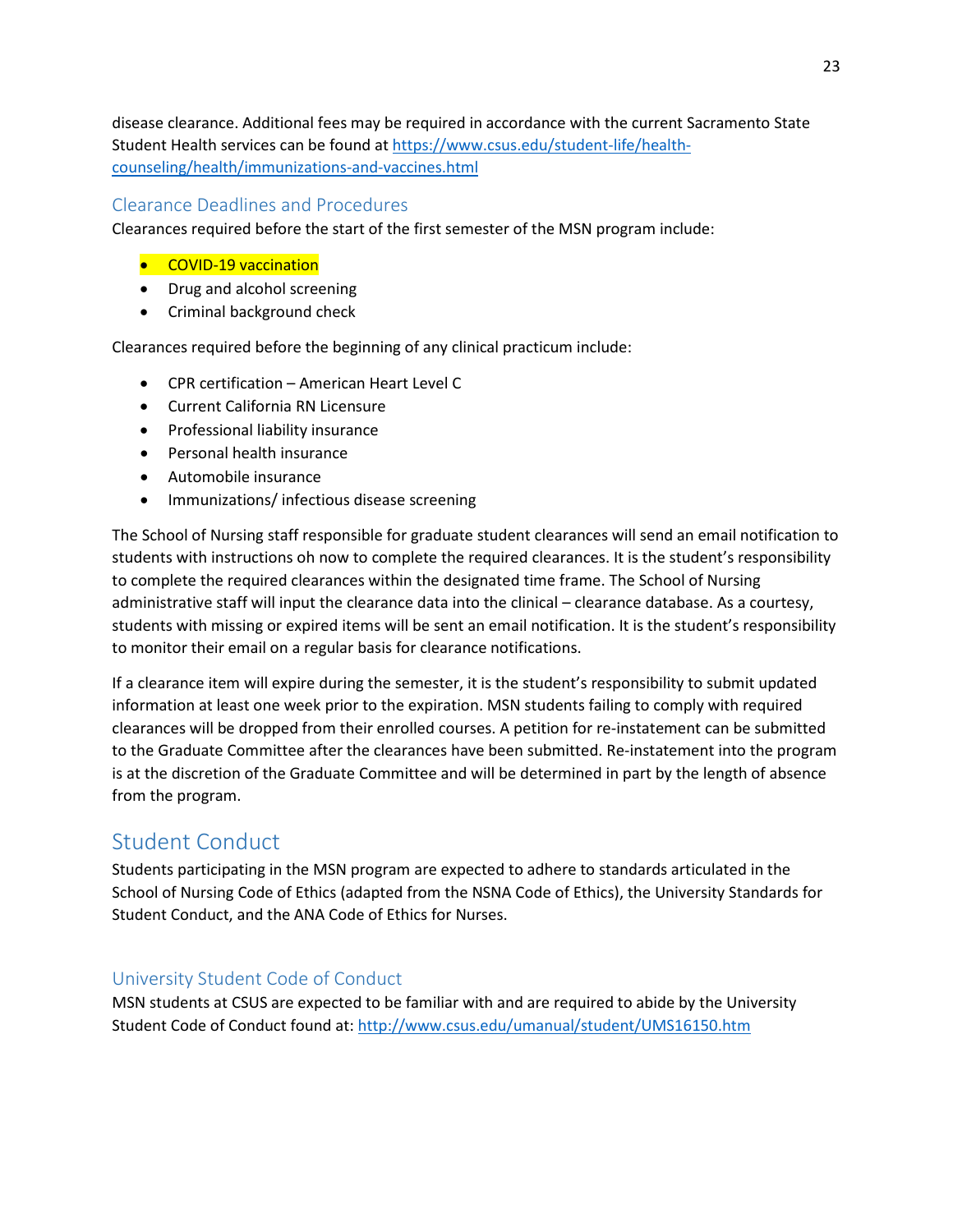#### <span id="page-23-0"></span>ANA Code of Ethics

MSN students are expected to be familiar with and are required to abide by the American Nurses Association (ANA) Code of Ethics for Nurses found at: https://www.nursingworld.org/practicepolicy/nursing-excellence/ethics/code-of-ethics-for-nurses/

## <span id="page-23-1"></span>Additional University Resources

<span id="page-23-2"></span>Financial Aid Office:<https://www.csus.edu/apply/financial-aid-scholarships/>

On/Off Campus housing[: https://www.csus.edu/student-life/housing/](https://www.csus.edu/student-life/housing/)

University Policy Manual[: http://csus.edu/umanual/](http://csus.edu/umanual/)

Sexual Harassment:<https://www.csus.edu/title-ix/sexual-violence.html>

Student Rights and Responsibilities[: http://www.csus.edu/umanual/student/stu-0119.htm](http://www.csus.edu/umanual/student/stu-0119.htm)

Student Conduct Procedures (Discipline)[: http://www.csus.edu/umanual/student/UMS16150.HTM](http://www.csus.edu/umanual/student/UMS16150.HTM)

Discrimination Complaint[: http://www.csus.edu/umanual/hr/ums16310.htm](http://www.csus.edu/umanual/hr/ums16310.htm)

Student Grievance Procedures:<http://www.csus.edu/umanual/hr/hrs-0128.htm>

Grade Appeal Procedures[: http://www.csus.edu/umanual/acad%20affairs/grade\\_appeal\\_policy.htm](http://www.csus.edu/umanual/acad%20affairs/grade_appeal_policy.htm)

Information Practices: [https://www.csus.edu/information-resources-technology/information](https://www.csus.edu/information-resources-technology/information-security/data-privacy-policies-standards.html)[security/data-privacy-policies-standards.html](https://www.csus.edu/information-resources-technology/information-security/data-privacy-policies-standards.html)

Leave of Absence and Withdrawal Forms: [https://www.csus.edu/graduate-studies/current](https://www.csus.edu/graduate-studies/current-students/forms.html)[students/forms.html](https://www.csus.edu/graduate-studies/current-students/forms.html)

Academic Honesty:<https://www.csus.edu/umanual/student/stu-100.htm>

Students with Disabilities: [https://www.csus.edu/student-affairs/centers-programs/services](https://t.e2ma.net/click/pv7naf/dylr4s/hd8pjab)[students-disabilities/](https://t.e2ma.net/click/pv7naf/dylr4s/hd8pjab)

Threats to Campus Community:<https://www.csus.edu/campus-safety/>

## **Organizations**

#### <span id="page-23-3"></span>CSUS Alumni Association, Nursing Chapter

The School of Nursing encourages all program graduates to join the Nursing Chapter of the Alumni Association. The Nursing Chapter organizes a variety of continuing education, social, and fund raising activities to benefit School of Nursing students, academic programs, and alumni. Membership information can be obtained from the School of Nursing office or th[e University Office of Alumni Affairs.](http://www.csus.edu/org/nursingalumni/)

#### <span id="page-23-4"></span>Sigma Theta Tau – Zeta Eta at-Large Chapter

Sacramento State School of Nursing and the Betty Irene Moore School of Nursing at UC Davis have combined to form an at-large chapter of Sigma Theta Tau Nursing Society. All graduate students in good